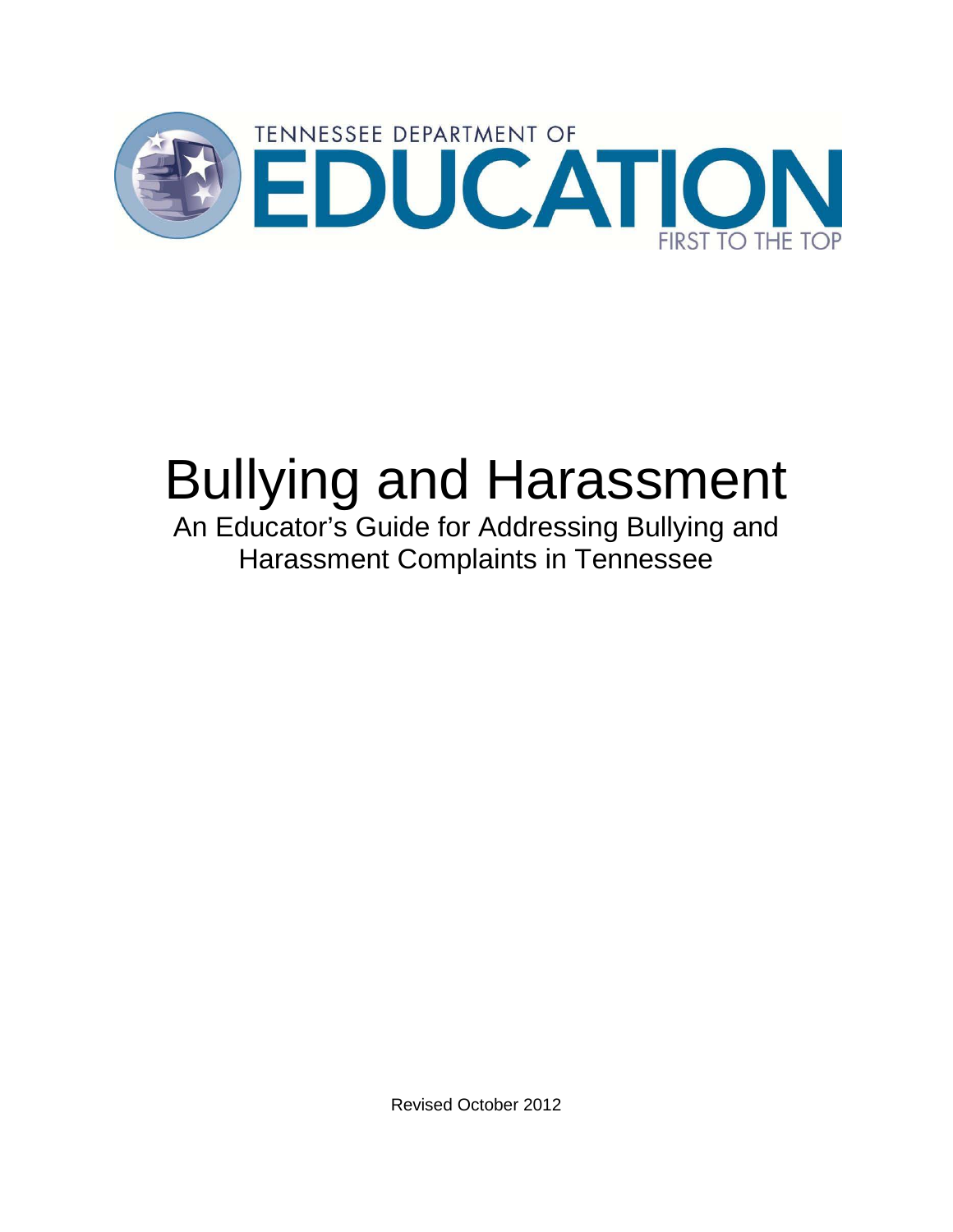## **Table of Contents**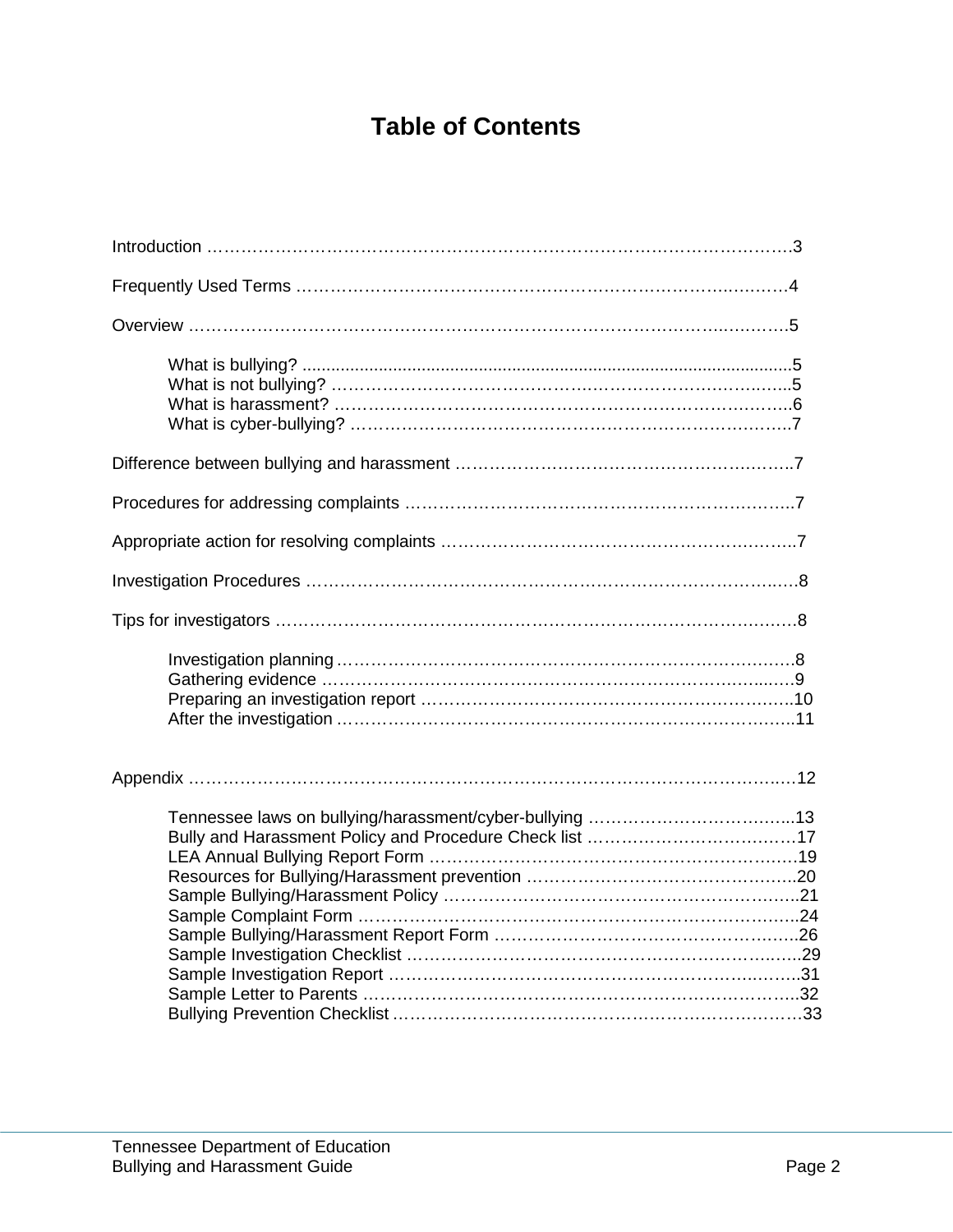## **Introduction**

This manual was developed to inform local education agencies (LEAs) of their obligations under state and federal laws regarding bullying and harassment. It may serve as a guide to school administrators and staff for implementing a comprehensive bullying and harassment policy that includes conducting thorough investigations of complaints and conducting follow-ups. Properly addressing complaints of bullying and harassment in schools will provide a better educational experience and increased student achievement for all students.

LEAs are required to comply with state bullying and harassment laws at Tenn. Code Ann. §§ 49-6-1014 – 1019. Additionally, adherence to civil rights laws is mandated by the U.S. Department of Education for receipt of federal financial assistance.

Please be advised this manual only provides general guidance and does not represent specific legal advice or a mandated set of policies of the Tennessee Department of Education. LEAs may contact the department's assistant general counsel for civil rights or the office of safe and supportive schools for technical assistance at (615) 741-2921.

It is a policy of the State Board of Education and a priority of the Tennessee Department of Education that there will be no discrimination or harassment on the grounds of race, color, sex, marital status, religion, national origin, age, disability, or any other category protected under state and/or federal law in any educational program, activities, or employment.

This manual was provided by the Tennessee Department of Education's Office of Safe & Supportive Schools and Office of General Counsel. All or any part of the manual may be photocopied for educational purposes without permission from the Tennessee Department of Education.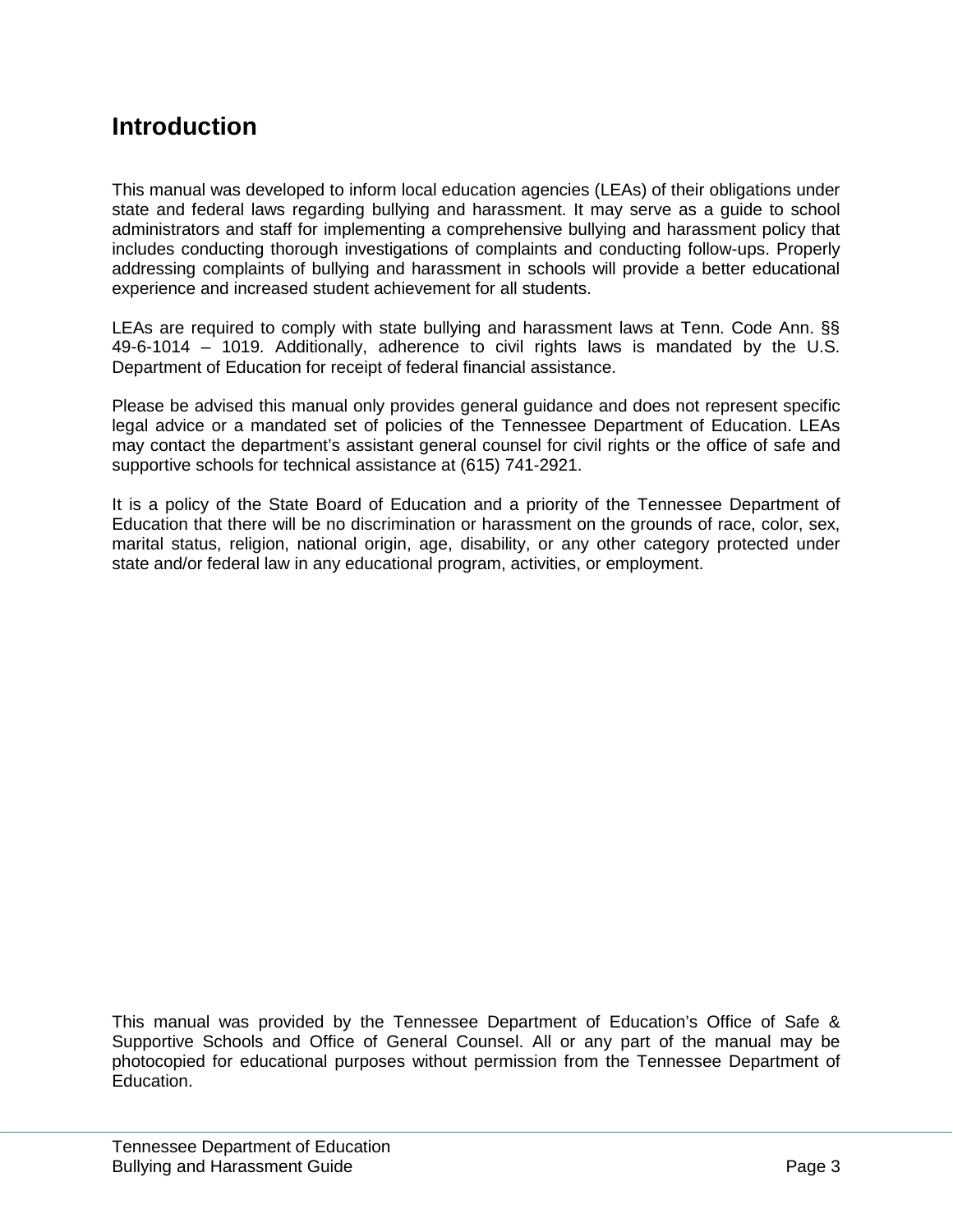## **Frequently Used Terms**

**Cyber-bullying:** Bullying undertaken through the use of electronic devices.

**Gender-based harassment:** Discrimination based on student's failure to conform to stereotyped notions of masculinity and femininity.

**Harassment, intimidation, or bullying:** Any act that substantially interferes with a student's educational benefits, opportunities or performance and:

- (A) If the act takes place on school grounds, at any school-sponsored activity, on schoolprovided equipment or transportation, or at any official school bus stop, the act has the effect of:
	- (i) Physically harming a student or damaging a student's property;
	- (ii) Knowingly placing a student or students in reasonable fear of physical harm to the student or damage to the student's property;
	- (iii) Causing emotional distress to a student or students; or
	- (iv) Creating a hostile educational environment; or
- (B) If the act takes place off school property or outside of a school-sponsored activity, it is directed specifically at a student or students and has the effect of creating a hostile environment or otherwise creating a substantial disruption to the educational environment or learning process.

**Hostile environment:** Unwelcome conduct that is sufficiently severe, pervasive, or persistent so as to interfere with or limit a student's ability to participate in a program or activity.

**Local Education Agency:** Referred to as LEA. Shall be any pre-K – 12 school, or a school system located within the state of Tennessee. References to LEA shall include State Schools.

**Office for Civil Rights:** Refers to the U.S. Department of Education Office for Civil Rights. Also referred to as OCR. OCR has the specific authority to investigate and enforce Title VI of the Civil Rights Act of 1964, Title IX of the Education Amendments of 1972, and Section 504 of the Rehabilitation Act of 1973.

**Retaliation:** Adverse action taken against someone for exercising their rights, such as filing a complaint or assisting in an investigation.

**Sexual harassment:** Unwelcome conduct of a sexual nature that can deny or limit, on the basis of sex, a student's ability to participate in or to receive benefits, services, or opportunities in the school's program.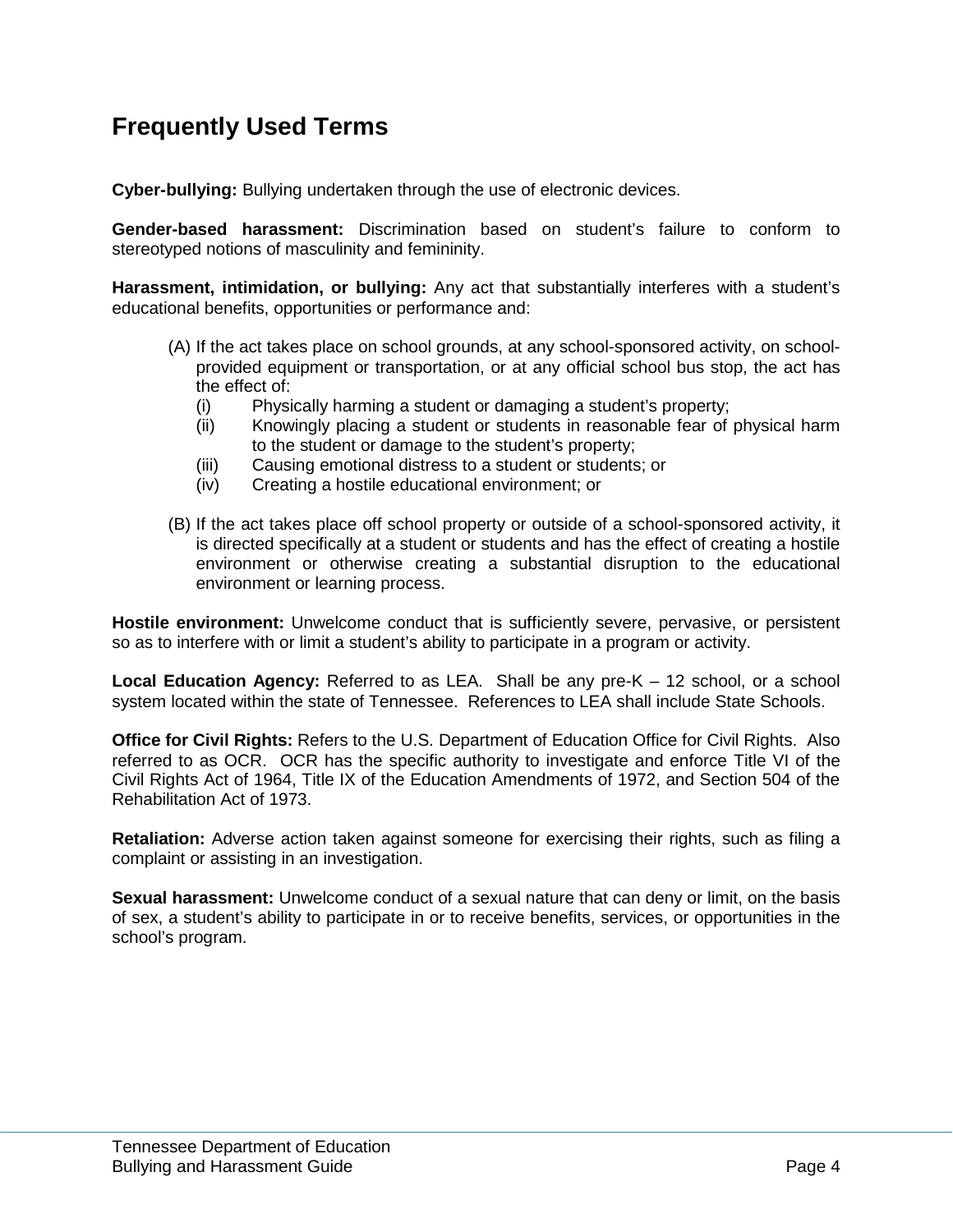## **Overview**

Pursuant to Tenn. Code Ann. § 49-6-1014, a safe and civil environment is necessary for students to learn and achieve high academic standards. Harassment, intimidation, bullying, and cyber-bullying is conduct that disrupts a student's ability to learn and a school's ability to educate its students in a safe environment.

#### What is Bullying?

Bullying fosters a climate of fear and disrespect that can seriously impair the physical and psychological health of its victims and create conditions that negatively affect learning. Bullying involves unwanted, aggressive behavior that results in an imbalance of power. The behavior may be repeated, or has the potential to be repeated, over time. The imbalance of power involves the use of physical strength, or popularity to access to embarrassing information to control or harm others. Bullying can occur during or after school hours and can happen in places like on the playground or on the bus.

The three types of bullying include, verbal bullying, social bullying, and physical bullying. Verbal bullying involves saying or writing mean things. It includes teasing, name-calling, inappropriate sexual comments, taunting, or threatening to cause harm. Social bullying, which is sometimes referred to as relational bullying, involves hurting someone's reputation or relationships. Social bullying involves telling other children not to be friends with someone, leaving someone out on purpose, spreading rumors about someone, or embarrassing someone in public. Physical bullying involves hurting a person's body or possessions. It includes hitting/kicking/pinching, spitting, tripping or pushing, taking or breaking someone's things, and making mean or rude hand gestures.

Consider the following questions for determining whether bullying has occurred:

- What is the history between the individuals involved? Have there been past conflicts?
- Is there an imbalance of power? (Power imbalance is not limited to physical strength.)
- Has this or a similar incident happened before? Is the individual worried that it may happen again?
- **Have the individuals dated? (This may not be considered bullying.)**
- Are any of the individuals involved with a gang? (This may result in interventions different from bullying.)

#### What is not considered bullying?

There are many types of aggressive behavior that do not fit the definition of bullying. While these types of behaviors are still very serious and require immediate attention, they require different prevention and response strategies.

#### *Peer Conflict*

It is not considered bullying when individuals with no perceived imbalance of power have an argument, disagreement or fight. Examples may include, not liking someone, isolated expressions of unpleasant thoughts or feelings regarding others, single act of telling a joke about someone, accidentally bumping into someone, or incidents of exclusion.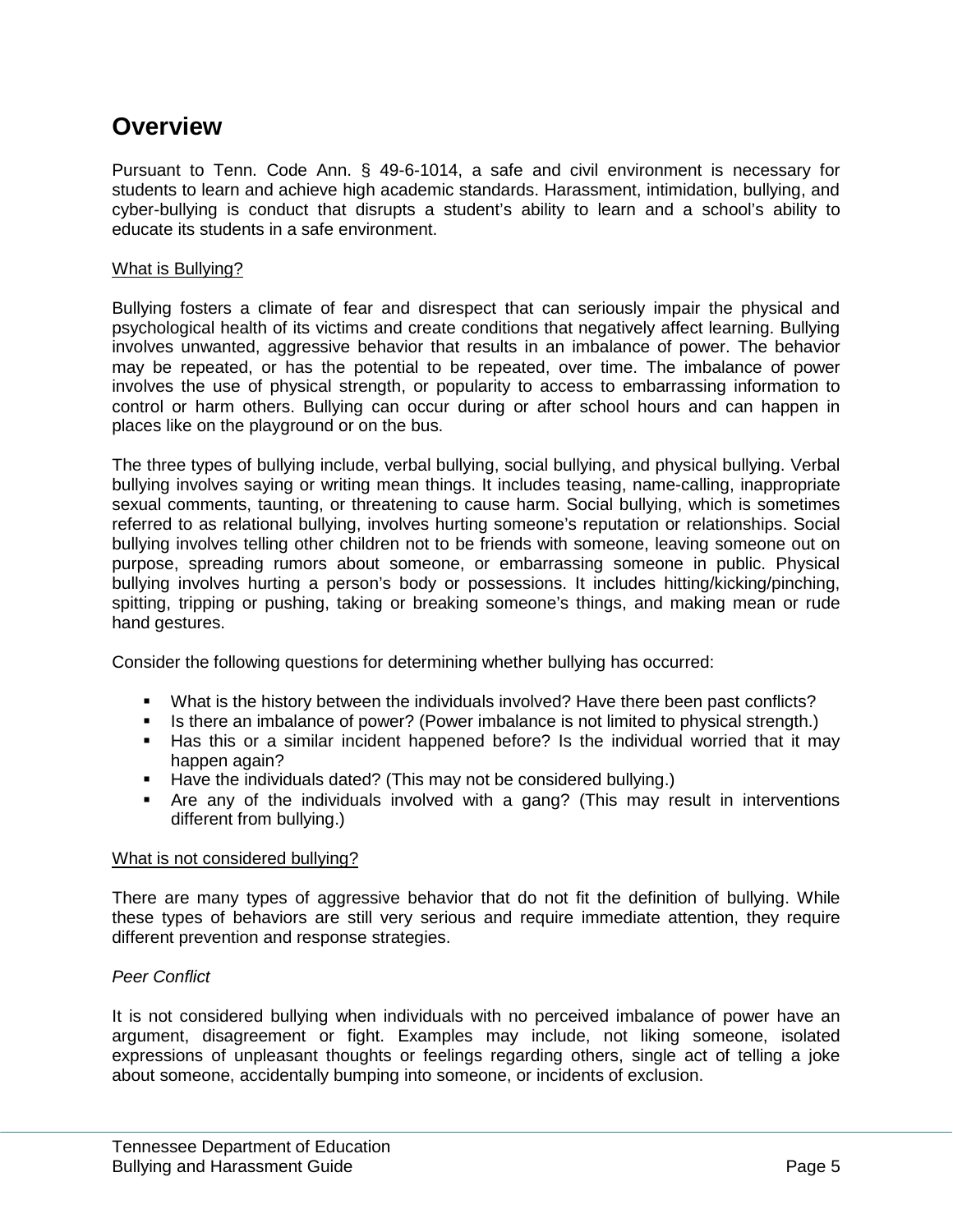#### *Teasing*

Teasing usually involves two or more friends who act together in a way that seems fun to all the people involved. Often individuals will tease each other equally, but it never involves physical or emotional abuse.

#### *Hazing*

Hazing is the use of embarrassing and often dangerous or illegal activities by a group to initiate new members. Pursuant to Tenn. Code Ann. § 49-2-120, hazing means,

any intentional or reckless act in this state, on or off LEA property, by one (1) student acting alone or with others, that is directed against any other student that endangers the mental or physical health or safety of that student or that induces or coerces a student to endanger that student's mental or physical health or safety.

Hazing does not include customary athletic events or competitions and is limited to those situations created in connection with initiation into or affiliation with an organization. In Tennessee, each LEA is required to adopt a written policy prohibiting hazing and the policy should be distributed or made available to each student at the beginning of each school year. LEAs are also required to set aside time during the first month of school each year to specifically discuss the policy and its ramifications as a criminal offense and penalties imposed by the LEA.

#### What is Harassment?

Harassment is any unwelcome conduct based on a protected class under the federal civil rights laws that is severe, pervasive, or persistent and creates a hostile environment. Because public schools receive federal financial assistance from the U.S. Department of Education, they are required to adhere to the civil rights laws. The laws that OCR enforces are:

- Title VI of the Civil Rights Act of 1964 (Title VI), which prohibits race, color, or national origin discrimination. Title VI can involve discrimination based on religion if the harassment is based on a student's actual or perceived ancestry or ethnic characteristics.
- Title IX of the Education Amendments of 1972 (Title IX), which prohibits sex discrimination. Title IX covers sexual harassment, gender-based harassment, pregnancy or marital discrimination.
- Section 504 of the Rehabilitation Act of 1973 (Section 504), which prohibits disability discrimination.

Harassing conduct can take on many forms, including verbal acts, name calling, graphic or written statements (may also include use of cell phones or the internet), or other conduct that may be physically threatening, harmful, or humiliating. Harassment does not have to include an intent to harm, be directed at a specific target or involve repeated incidents. Harassment creates a hostile environment when the conduct is sufficiently severe, pervasive, or persistent so as to interfere with or limit a student's ability to participate in or benefit from the services, activities, or opportunities offered by a school.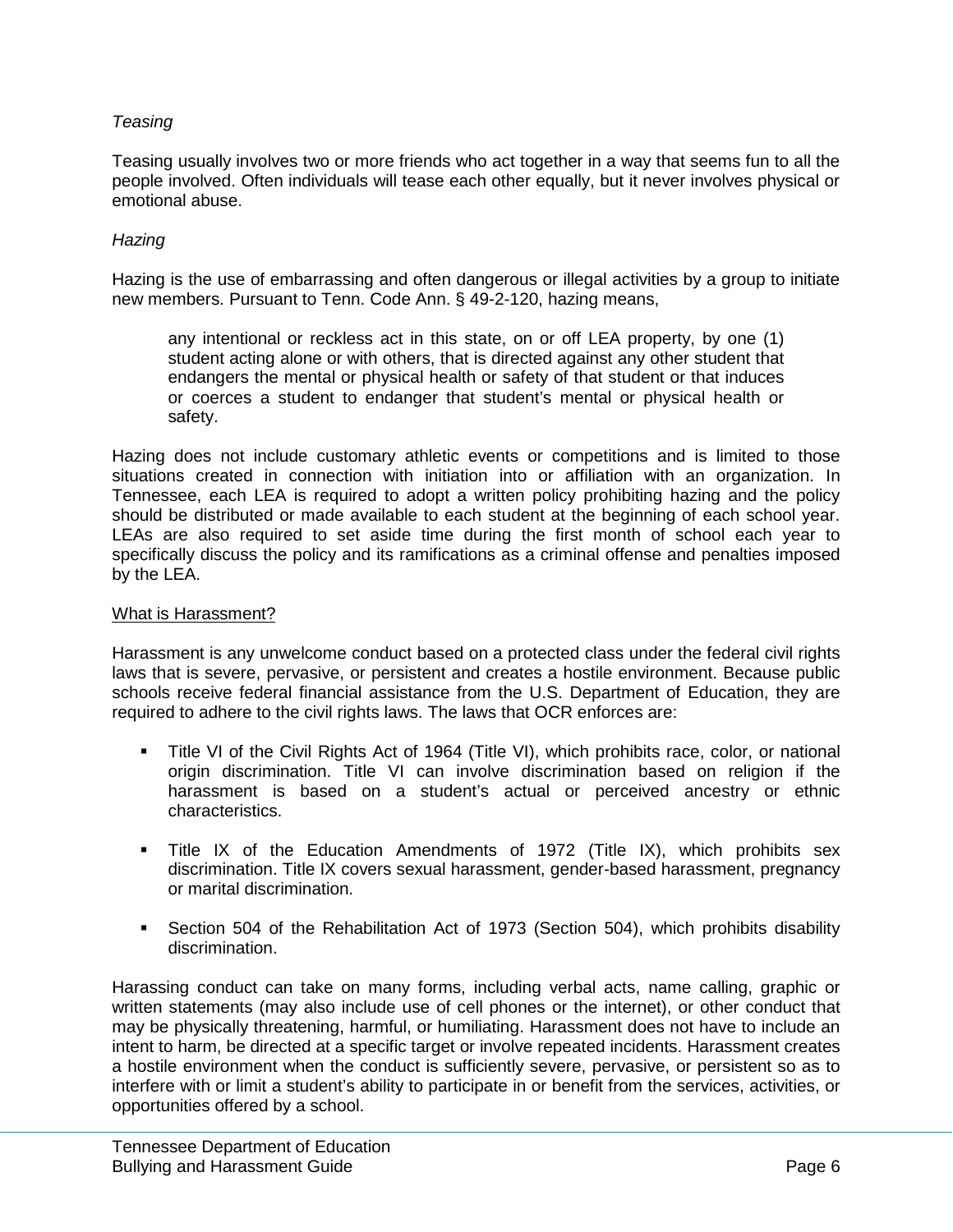#### What is Cyber-bullying?

Cyber-bullying is bullying that takes place using electronic technology. Electronic technology includes devices and equipment such as cell phones, computers, and tablets, as well as communication tools including social media sites, text messages, chat, and websites. Examples may include mean text messages or emails, rumors sent by email or posted on social networking sites, and embarrassing pictures, videos, websites, or fake profiles.

## **Difference between bullying and harassment**

Bullying and harassment both involve behavior which harms, intimidates, threatens, victimizes, offends, degrades, or humiliates someone. Although bullying and harassment sometimes overlap, not all bullying is harassment and not all harassment is bullying. Bullying is considered a relationship issue that involves an abuse of power, while harassment is a human rights issue. Harassment takes place when someone discriminates against another on the basis of a protected class, such as age, sex, race, color, religion, national origin, or disability.

## **Procedures for addressing complaints**

Pursuant to Tenn. Code Ann. § 49-6-1015, a school is responsible for addressing any act that "takes place on school grounds, at any school-sponsored activity, on school-provided equipment or transportation or at any official school bus stop." If the act takes place off school property or outside of a school-sponsored activity, a school is responsible for taking action if the act "has the effect of creating a hostile educational environment or otherwise creating a substantial disruption to the educational environment or learning process." According to guidance issued by OCR, a school is responsible for addressing incidents about which it knows or reasonably should have known. Therefore, school officials must investigate all incidents of bullying and/or harassment for which they have knowledge and cannot merely wait until a complaint has been filed. School officials should also inform all staff of their obligations to report incidents of possible bullying and/or harassment when they become aware of them.

While LEAs may not require that a student file a complaint in writing before the complaint can be addressed, all LEAs must make students aware of how to seek help if they are being bullied and/or harassed. Once a school has notice of bullying or harassing incidents, it must take immediate and appropriate action to determine what occurred. The specific steps will vary depending upon the nature of the allegations, the source of the complaint, and the age of the student(s) involved. In all cases, however, the inquiry should be prompt, thorough, and impartial.

If the investigation determines that bullying or harassment has occurred, the school must take prompt and effective steps to end the bullying/harassment, eliminate the hostile environment, and prevent the incidents from recurring. A school is required to take such action regardless of whether the student complained or asked the school to take action.

## **Appropriate action for resolving complaints**

Appropriate action will depend on the facts of each case. However, appropriate action may include separating the student who has alleged bullying/harassment (complainant) and the alleged bully/harasser (accused), providing school counseling to one or both students, or taking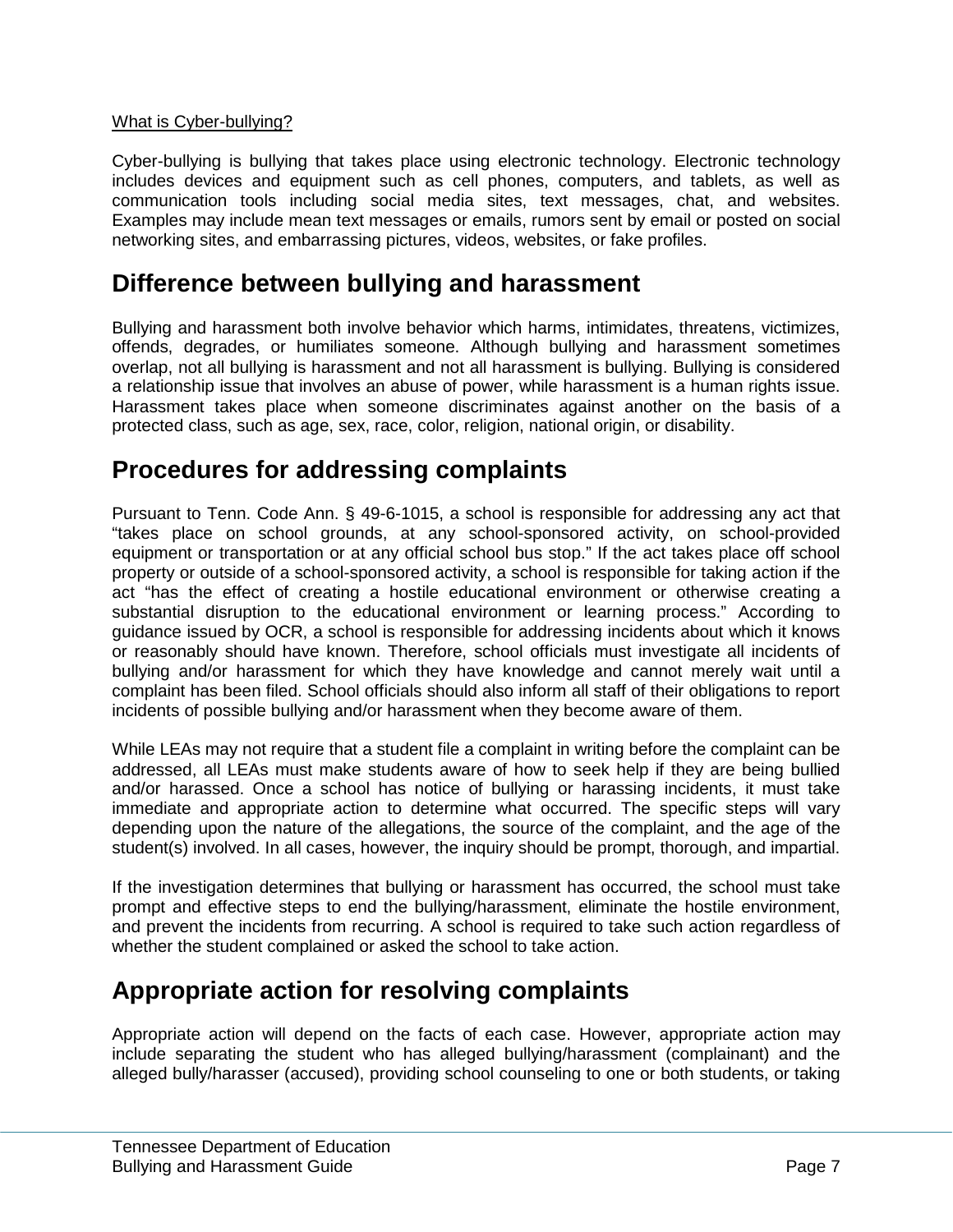disciplinary action against the alleged accused. The school should ensure the steps do not penalize the complainant.

A school may also need to provide training or other intervention strategies to the accused or the larger school community to ensure that all students, parents, and staff can recognize bullying and harassment if it recurs and know how to respond. The determination of training and intervention strategies should be made on a case-by-case basis according to the circumstances of the particular situation.

An effective response may also include issuance of new policies and procedures for reporting allegations for bullying and harassment.

## **Investigation procedures**

Regardless of how an incident of bullying and/or harassment is brought to the school's attention, school officials must ensure that all complaints of bullying or harassing behavior are promptly and thoroughly investigated. Pursuant to Tenn. Code Ann. § 49-6-1016(d)(1),

The principal of a middle school, junior high school, or high school, or the principal's designee, shall investigate harassment, intimidation, bullying or cyberbullying when a student reports to any principal, teacher or guidance counselor that physical harm or a threat of physical harm to such student's person or property has occurred.<sup>[1](#page-7-0)</sup>

Before conducting an investigation, appoint an investigator who is organized, discreet, openminded, non-judgmental and sensitive. Best practice includes having a back up investigator available to ensure no conflicts of interest exist that would preclude a neutral investigation of the facts. The investigator is responsible for overseeing the entire process as described in the following sections.

## **Tips for investigators**

Investigation Planning

- Review all necessary bullying and/or harassment policies, grievance procedures and the LEA/school discipline codes.
- Request the complaint be reduced to writing.
	- $\circ$  An investigation is required regardless of whether the complaint is in writing.
- **•** Create an investigation plan that outlines the process for handling the complaint.
- **•** Determine whether the allegations should be referred to another agency.
- Determine who should be interviewed, what questions are relevant, whether to record the interview and whether an interim action plan is needed pending the outcome of the investigation.
- Determine if it is necessary to contact he LEA's school boar attorney before taking any action.

<span id="page-7-0"></span> $1$  Although state law requires an investigation of harassment, intimidation, bullying, or cyber-bullying complaints for middle, junior high, and high school, school officials should ensure such complaints are also thoroughly investigated within pre-K and elementary schools.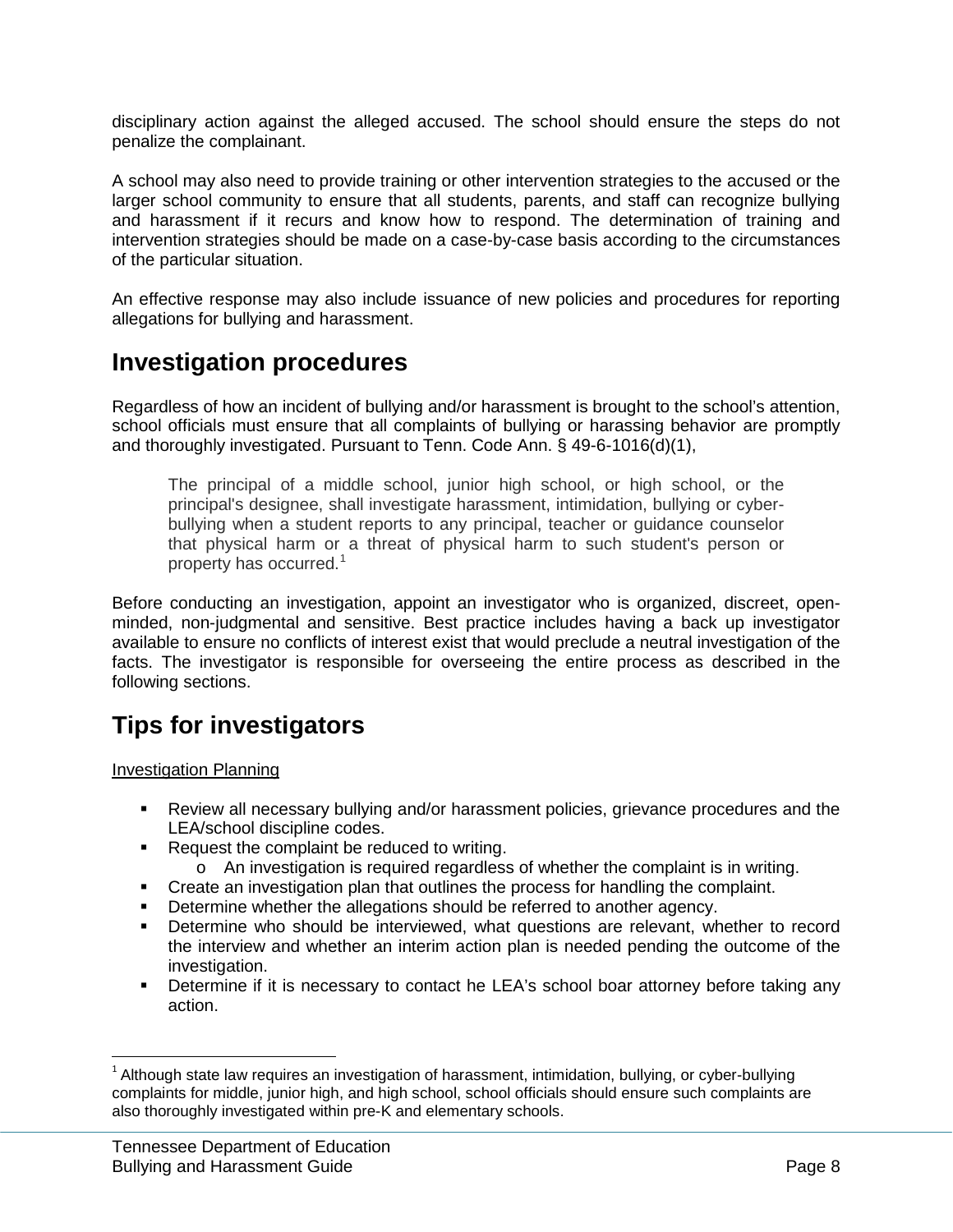#### *What if the complainant wants to remain anonymous?*

The complainant has the right to remain anonymous, however; remind the complainant and parent that this could limit the school's ability to handle the complaint, such as affecting any disciplinary action or remediation of the accused. Make the complainant and parent aware that while you cannot promise complete confidentiality, the information regarding the complaint will only be given on a need-to-know basis. Even though a complainant may choose to remain anonymous, the school still has an obligation to investigate the complaint to determine what happened and remedy any necessary effects.

#### *Accommodations based on limited English proficiency, disability, age*

If the complainant/parent is unable to write the complaint due to limited English proficiency, disability or age, accommodations must be made. For limited English proficient individuals, the school is responsible for providing a translator, who can read each question to the person in their language and can transcribe the answers. Remember the individual is not required to provide their own translator or bear any cost for this accommodation. The translator must ask the questions exactly as they are written and write the responses word for word. For individuals with disabilities or very young children, the investigator should fill out the form and ensure that they write what the individual says, word for word.

#### *Referral to other agencies*

In some instances, depending on the allegations, a complaint should be referred to another agency such as local law enforcement or the department of children services. Local school board attorneys should be contacted if an investigation turns up evidence indicating the possible commission of a crime. If the determination is made to refer to another agency, due to the allegations or a prior memorandum of understanding (MOU) with another agency, the LEA may have to delay its investigation during the fact-gathering phase of the other agency. But remember that there is still an obligation to conduct an investigation to determine what happened and remedy any effects.

#### *Determining who to interview*

When determining who to interview, it is best practice to always interview the complainant and the accused separately. Check with the complainant and accused of possible witnesses to the incidents but only interview witnesses that have pertinent information.

#### *Determining whether to record the interview*

A determination on whether to record interviews should be based on local board policy and advice from the local school board attorney. If a determination is made to record an interview, steps should be taken to obtain permission from all persons being interviewed. Use caution when using audio recordings only, as they do not denote demeanor and facial expressions. Additionally, be cautious of the questioning/investigative techniques used, as the recording could be used as evidence in a legal proceeding. An alternative to recording is to ask witnesses, the complainant, and the accused to provide written statements or use video recording.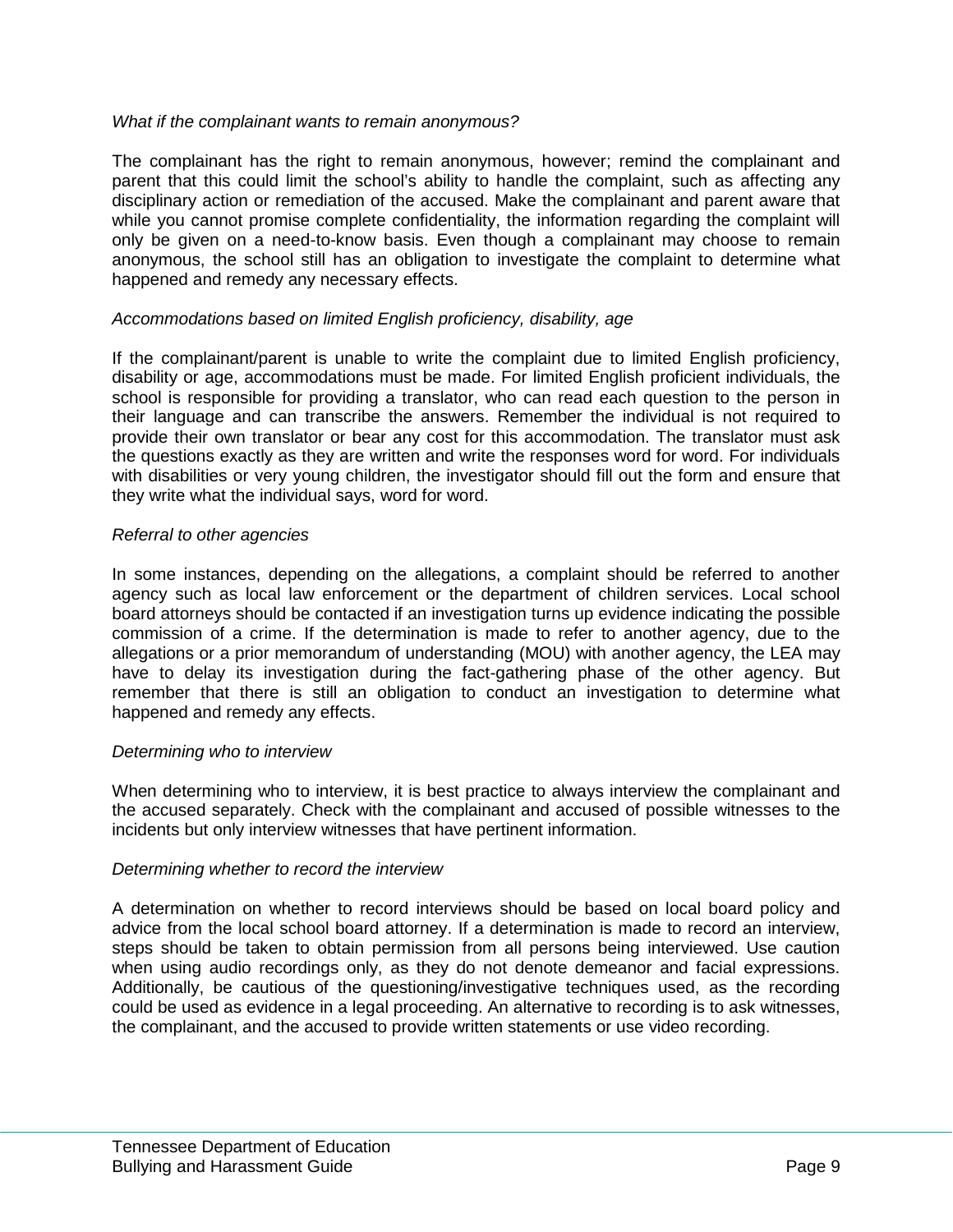#### *Interim Action Plans*

Pending the outcome of an investigation, an interim action plan may be needed to separate the complaint and accused or to take other actions. In creating interim action plans, the school should ensure that the complainant is not penalized nor is there the appearance that the complaint is penalized.

#### Gathering Evidence

It is imperative that evidence be immediately preserved upon receiving notice of an allegation. During the fact-gathering phase conduct the necessary interviews and obtain all relevant evidence from the complainant, accused, and any witnesses. The complainant and accused must be interviewed separately. Be mindful of each student's class schedule, this helps to ensure the investigation is impartial and confidential.

#### *Parents/guardians/advocates*

Parents, guardians, and/or advocates may be allowed to attend the interview. The investigator has the right to set ground rules, discuss these rules before the interview takes place, let all parties know the interview will be stopped if the rules are not followed, and inform all parties that the investigation process is to gather information from the student only. It is best practice to not allow the parent/guardian/advocate to sit in the direct line of eye contact with the student.

#### *Conducting the interview*

A witness must be present during all interviews. When conducting the interviews, avoid leading, or "close-ended" questions, which are questions that will elicit only a yes or no response. Make sure the questions are age appropriate, be aware of tone and avoid accusatory language. Be cognizant of the interviewee's body language, by maintaining eye contact and observing the person's demeanor, tone, etc.

During the interview, gather evidence that will assist in the investigation, such as web pages, pictures, cell phone records, etc.

At the end of the interview, remind all individuals that attended to avoid discussing the context of the interview with others, provide each a copy of the grievance process, and remind them of retaliation and how to report it.

#### *After the interview*

Once the interviews have been conducted and the necessary evidence gathered, review the information to determine any corroboration, inconsistencies, and impossibilities and determine whether to re-interview either of the parties.

#### Preparing an investigation report

The investigative report is the investigator's narrative of what happened, the determination of any policies have been violated and recommendations for action. The report should be thorough and objective, and conclusions or recommendations must be based on the evidence presented.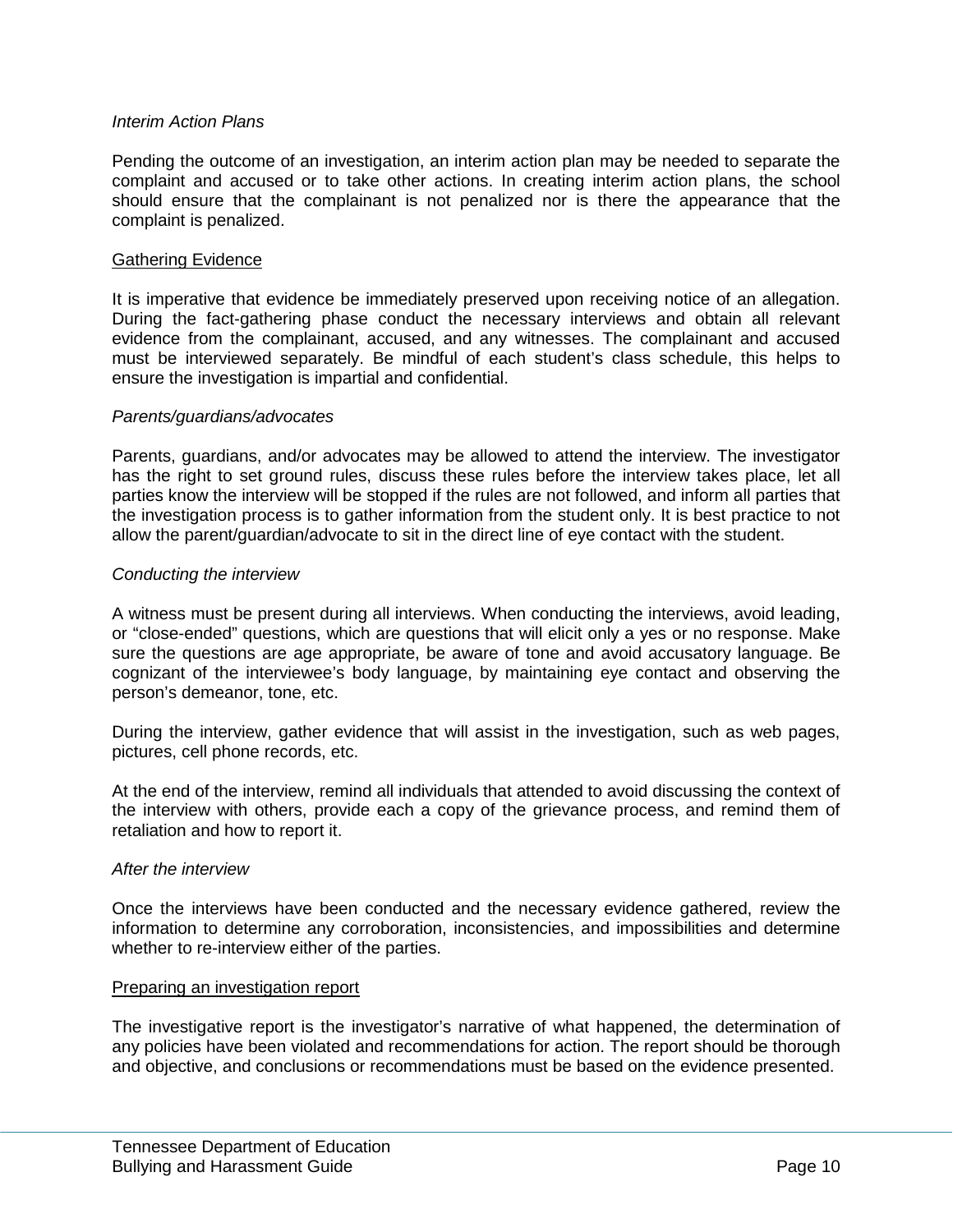Pursuant to Tenn. Code Ann. § 49-6-1016(d)(2),

Following any investigation…the principal or such principal's designee shall report the findings, along with any disciplinary action taken, to the director of schools and the chair of the board of education.

Inform board members and other school staff of the Family Educational Rights and Privacy Act (FERPA), 20 U.S.C. § 1232g, which provides that student information is considered confidential. Provide student information to only those school officials with a legitimate educational interest.

#### After the investigation

Notify the parents of the complainant and accused of the outcome. It is best practice to provide the notification in writing. When providing the parties with the investigation outcome, remember student confidentiality. Pursuant to FERPA, student records, including disciplinary records are considered confidential. Therefore, while the outcome notice may discuss whether a policy has been violated, what action, if any, was taken against the accused cannot be disclosed. Notice may be given, however, regarding any "stay away" provisions. Provide a reminder on retaliation and how to report it. Continue to monitor the situation to ensure no further bullying or harassment occurs by checking in periodically with the complainant.

If there is an interim action plan, determine whether it should stay in place, if it's necessary for the parties to continue to be separated, or whether a safety plan should be created for the complainant or a behavior plan for the accused. Determine if additional training or counseling for either of the parties is needed, and whether staff or the larger community of students requires training. These determinations are made on a case-by-case basis.

#### Retention of investigation records

The retention period of investigation records vary based on the allegations of each matter. LEAs should work with their local board attorney regarding retention of its investigation files and the methods for storing, such as electronic mediums or paper copies.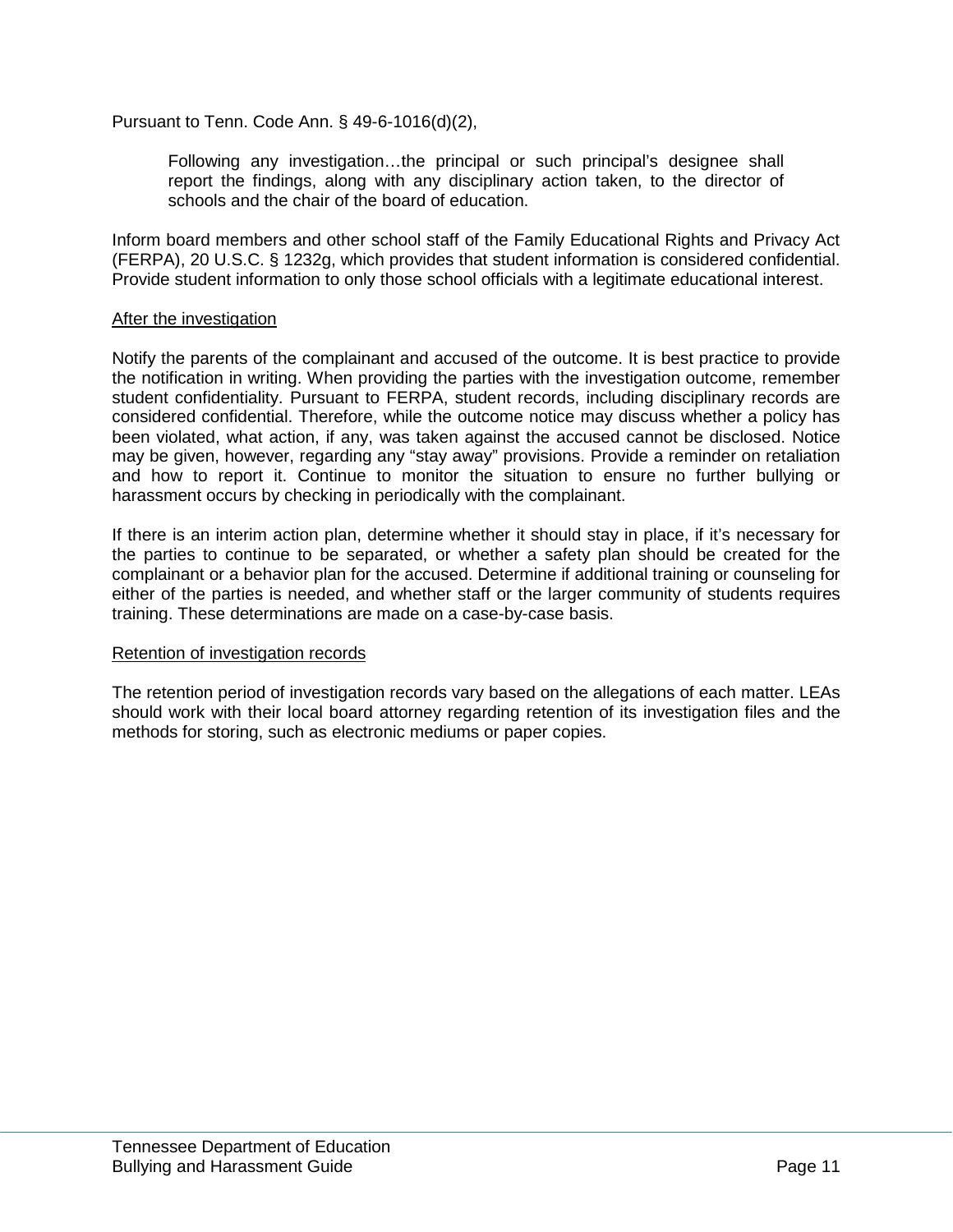## **Appendix**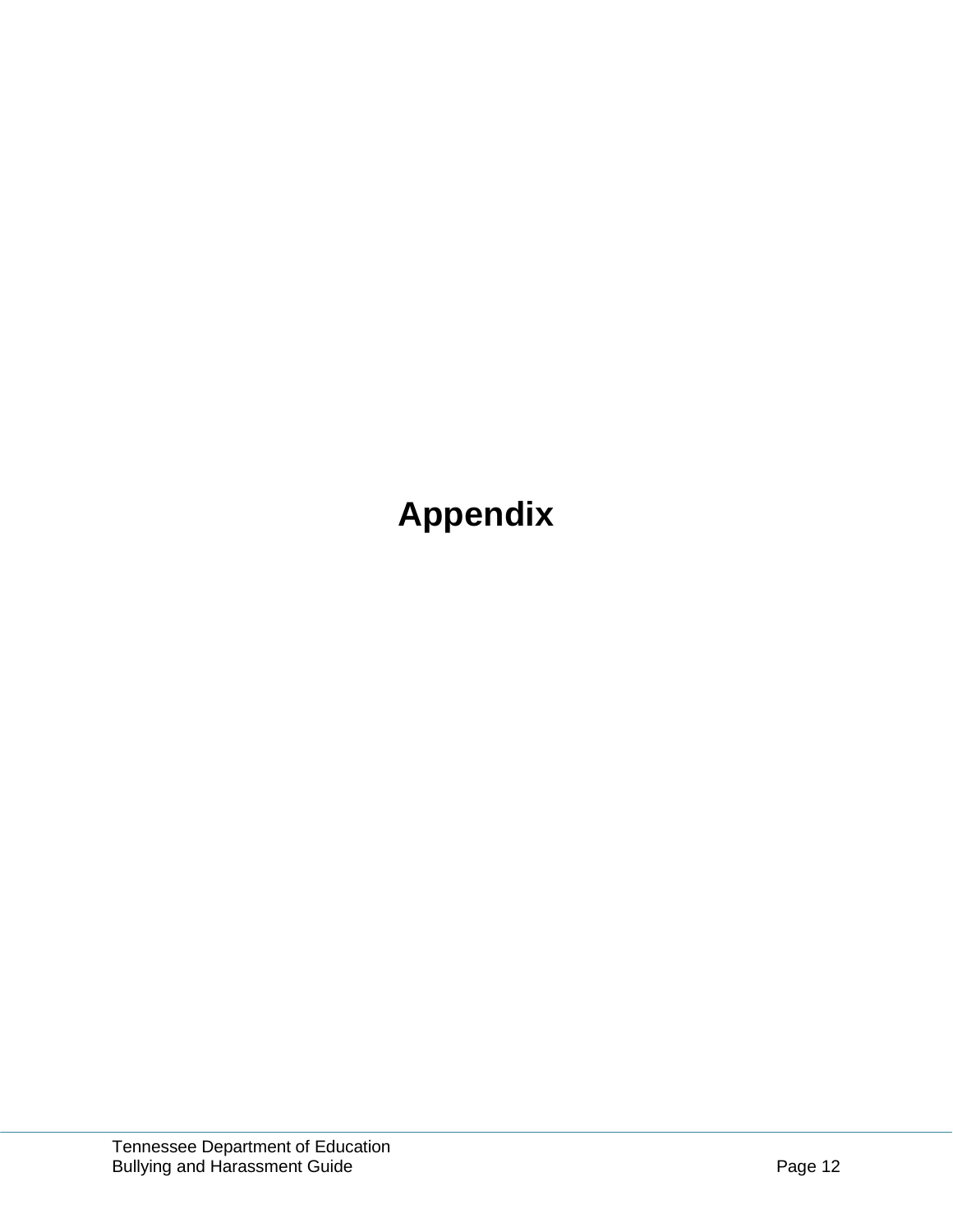#### **Tennessee Bullying, Harassment, Cyber-bullying Laws**

Title 49 Education Chapter 6 Elementary and Secondary Education Part 10 Curriculum Generally

To access Tennessee laws regarding harassment, intimidation, bullying, or cyberbullying, pleas e vis it**: [http://www.lexisnexis.com/hottopics/tncode/.](http://www.lexisnexis.com/hottopics/tncode/) Follow the links to Title 49 (Education), Chapter 6 (Elementary and Secondary Education), Part 10 (Curriculum Generally).**

#### **49-6-1014. Legislative findings -- Safety and civility.**

The general assembly finds and declares that:

**(1)** A safe and civil environment is necessary for students to learn and achieve high academic standards;

**(2)** Harassment, intimidation, bullying or cyber-bullying, like other disruptive or violent behavior, is conduct that disrupts a student's ability to learn and a school's ability to educate its students in a safe environment;

**(3)** Students learn by example. School administrators, faculty, staff and volunteers who demonstrate appropriate behavior, treating others with civility and respect and refusing to tolerate harassment, intimidation, bullying or cyber-bullying, encourage others to do so as well; and

**(4)** The use of telephones, cellular phones or other wireless telecommunication devices, personal digital assistants (PDAs), computers, electronic mail, instant messaging, text messaging, and web sites by students in a manner that is safe and secure is essential to a safe and civil learning environment and is necessary for students to successfully use technology.

#### **49-6-1015. Definitions for §§ 49-6-1014 -- 49-6-1019.**

**(a)** As used in § 49-6-1014, this section and §§ 49-6-1016 -- 49-6-1019:

**(1)** "Cyber-bullying" means bullying undertaken through the use of electronic devices;

**(2)** "Electronic devices" include, but are not limited to, telephones, cellular phones or other wireless telecommunication devices, personal digital assistants (PDAs), computers, electronic mail, instant messaging, text messaging, and web sites;

**(3)** "Harassment, intimidation or bullying" means any act that substantially interferes with a student's educational benefits, opportunities or performance; and: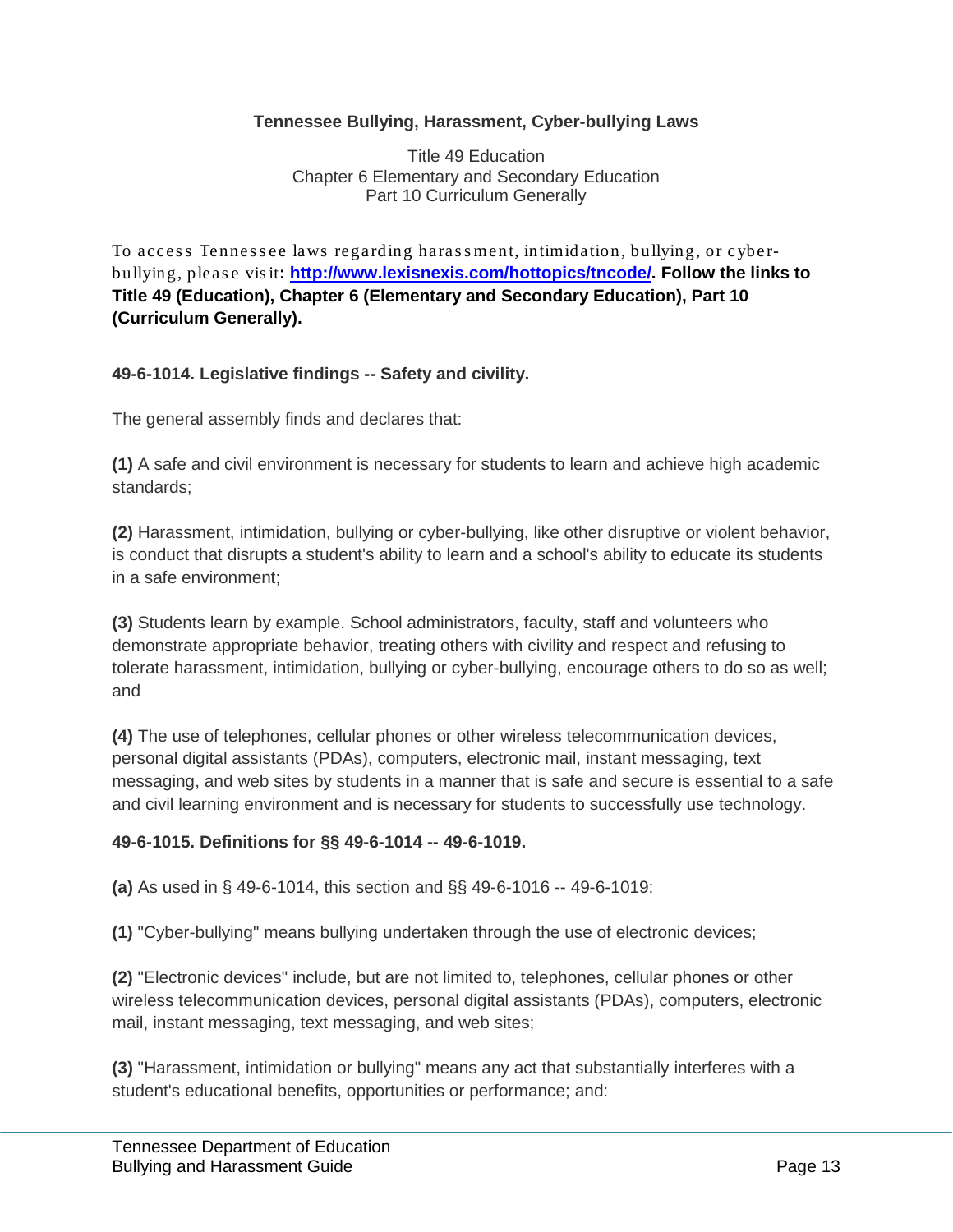**(A)** If the act takes place on school grounds, at any school-sponsored activity, on schoolprovided equipment or transportation or at any official school bus stop, the act has the effect of:

**(i)** Physically harming a student or damaging a student's property;

**(ii)** Knowingly placing a student or students in reasonable fear of physical harm to the student or damage to the student's property;

**(iii)** Causing emotional distress to a student or students; or

**(iv)** Creating a hostile educational environment; or

**(B)** If the act takes place off school property or outside of a school-sponsored activity, it is directed specifically at a student or students and has the effect of creating a hostile educational environment or otherwise creating a substantial disruption to the education environment or learning process.

#### **49-6-1016. Development of policy regarding harassment, intimidation, bullying or cyberbullying.**

**(a)** Each school district shall adopt a policy prohibiting harassment, intimidation, bullying or cyber-bullying. School districts are encouraged to develop the policy after consultation with parents and guardians, school employees, volunteers, students, administrators and community representatives.

**(b)** School districts shall include in the policies:

**(1)** A statement prohibiting harassment, intimidation, bullying or cyber-bullying;

**(2)** A definition of harassment, intimidation, bullying or cyber-bullying;

**(3)** A description of the type of behavior expected from each student;

**(4)** A statement of the consequences and appropriate remedial action for a person who commits an act of harassment, intimidation, bullying or cyber-bullying;

**(5)** A procedure for reporting an act of harassment, intimidation, bullying or cyber-bullying, including a provision that permits a person to report an act of harassment, intimidation, bullying or cyber-bullying anonymously. Nothing in this section may be construed to permit formal disciplinary action solely on the basis of an anonymous report;

**(6)** A procedure for prompt investigation of a report of an act of harassment, intimidation, bullying or cyber-bullying;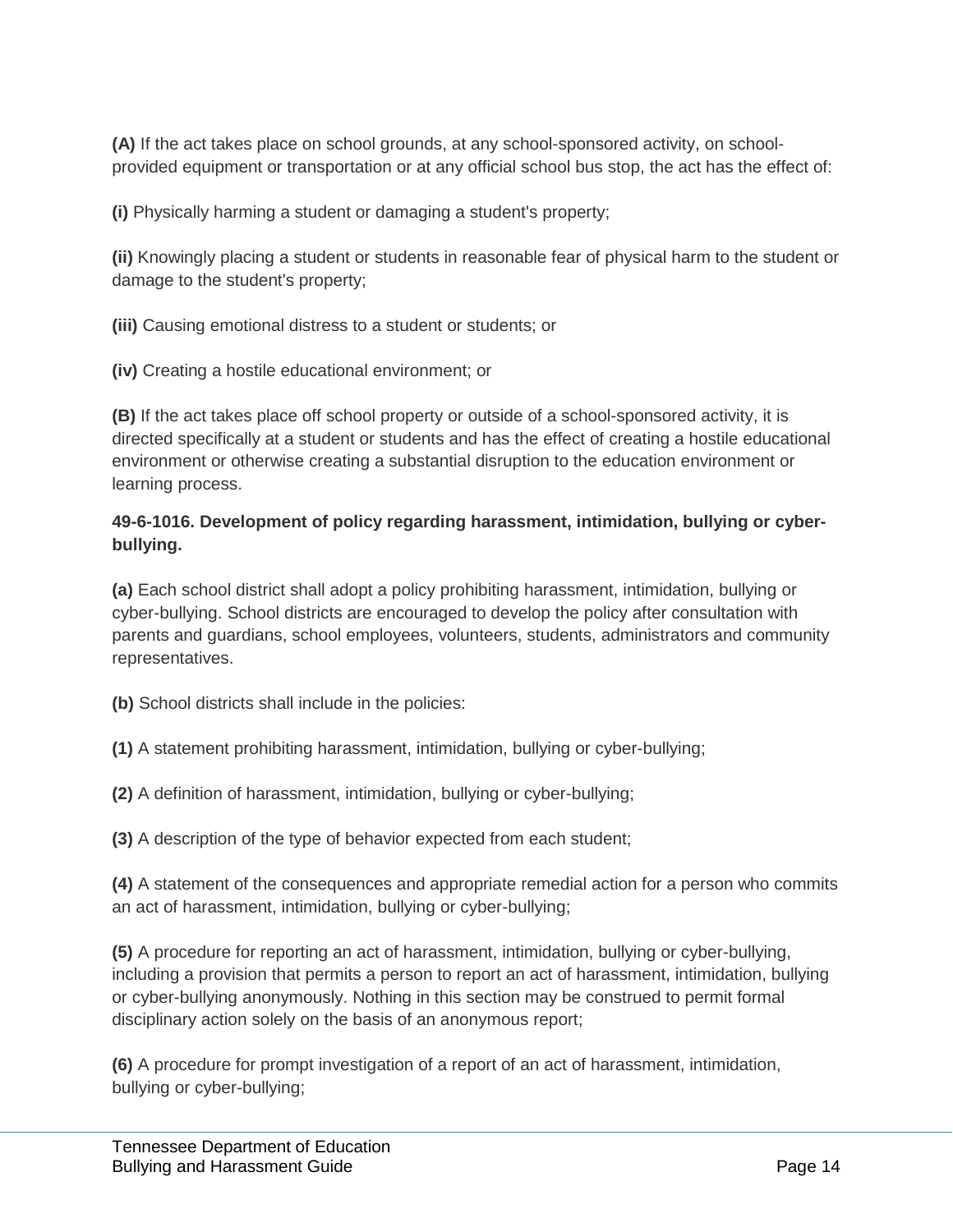**(7)** A statement of the manner in which a school district shall respond after an act of harassment, intimidation, bullying or cyber-bullying is reported, investigated and confirmed;

**(8)** A statement of the consequences and appropriate remedial action for a person found to have committed an act of harassment, intimidation, bullying or cyber-bullying;

**(9)** A statement prohibiting reprisal or retaliation against any person who reports an act of harassment, intimidation, bullying or cyber-bullying and stating the consequences and appropriate remedial action for a person who engages in such reprisal or retaliation;

**(10)** A statement of the consequences and appropriate remedial action for a person found to have falsely accused another of having committed an act of harassment, intimidation, bullying or cyber-bullying as a means of reprisal or retaliation or as a means of harassment, intimidation, bullying or cyber-bullying;

**(11)** A statement of how the policy is to be publicized within the district, including a notice that the policy applies to behavior at school-sponsored activities;

**(12)** The identification by job title of school officials responsible for ensuring that the policy is implemented; and

**(13)** A procedure for discouraging and reporting conduct aimed at defining a student in a sexual manner or conduct impugning the character of a student based on allegations of sexual promiscuity.

**(c) (1)** Each LEA shall, at the beginning of each school year, provide teachers and school counselors a copy of the policy along with information on the policy's implementation, bullying prevention and strategies to address bullying and harassment when it happens. In addition, each LEA shall provide training to teachers and counselors regarding the policy and appropriate procedures relative to implementation of the policy. The department of education shall provide guidelines for such training and provide recommendations of appropriate, available and free bullying and harassment prevention resources.

**(2)** Each LEA shall also:

**(A)** At the beginning of the school year, make available to students and parents information relative to bullying prevention programs to promote awareness of the harmful effects of bullying and to permit discussion with respect to prevention policies and strategies;

**(B)** Beginning August 1, 2013, and annually thereafter, prepare and provide to the department of education a report concerning the number of bullying cases brought to the attention of school officials during the preceding year and the manner in which they were resolved or the reason they are still pending.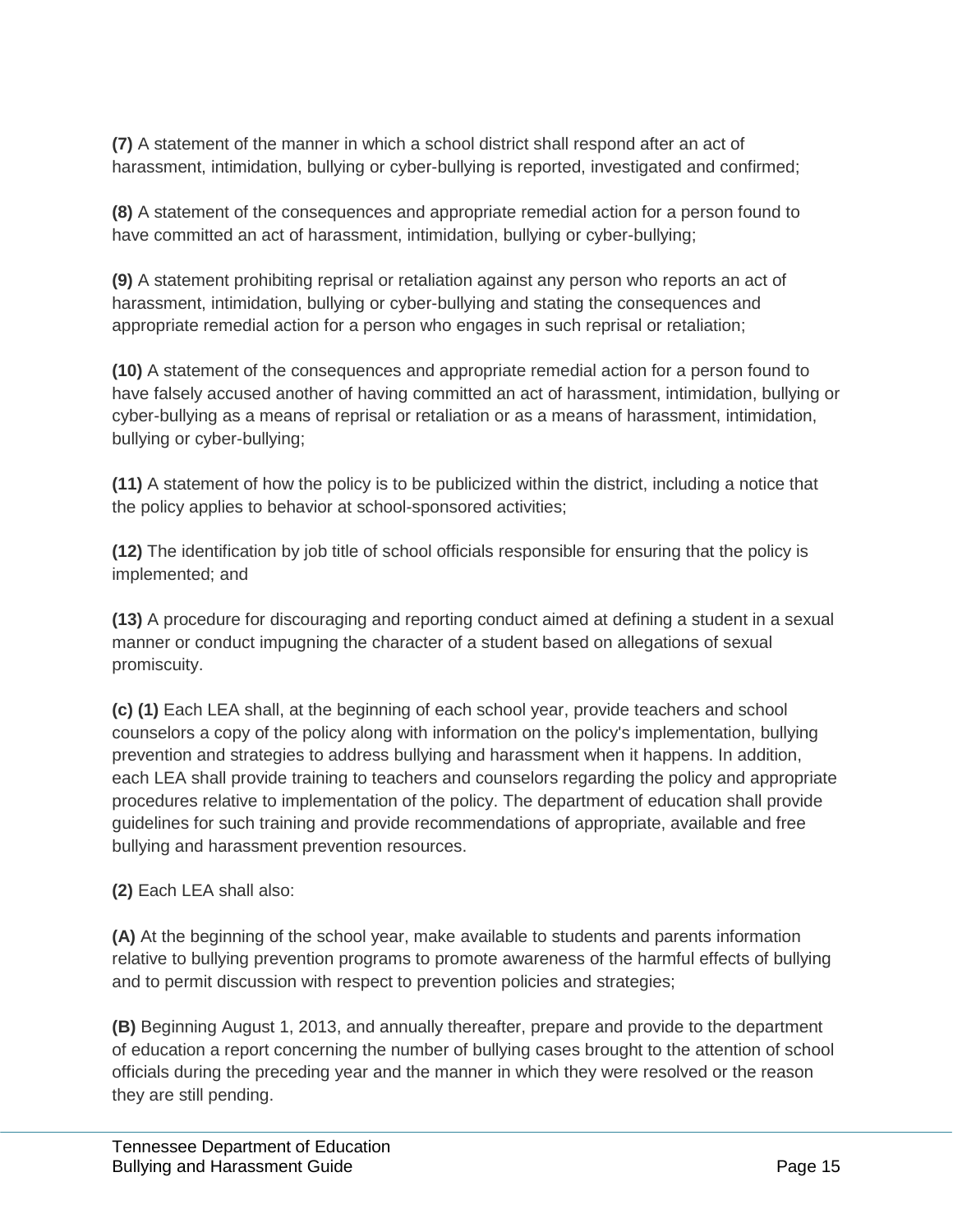**(3)** The department shall annually submit a report to the education committees of the house of the representatives and the senate updating membership on the number of bullying cases reported statewide, the number of LEAs implementing the provisions of this law and any other information relating to the subject of bullying and harassment as will be helpful to the committee in establishing policy in this area.

**(d) (1)** The principal of a middle school, junior high school, or high school, or the principal's designee, shall investigate harassment, intimidation, bullying or cyber-bullying when a student reports to any principal, teacher or guidance counselor that physical harm or a threat of physical harm to such student's person or property has occurred.

**(2)** Following any investigation required by this part, the principal or such principal's designee shall report the findings, along with any disciplinary action taken, to the director of schools and the chair of the local board of education.

#### **49-6-1017. Adoption of policy -- Transmission of copy of policy to the commissioner of education.**

Each LEA shall adopt a policy prohibiting harassment, intimidation, bullying or cyber-bullying and transmit a copy of the policy to the commissioner of education by January 1, 2006.

#### **49-6-1018. Reprisal or retaliation prohibited -- Reporting harassment, intimidation, bullying or cyber-bullying -- Immunity from damages.**

**(a)** A school employee, student or volunteer may not engage in reprisal or retaliation against a victim of, witness to, or person with reliable information about an act of harassment, intimidation, bullying or cyber-bullying.

**(b)** A school employee, student or volunteer who witnesses or has reliable information that a student has been subjected to an act of harassment, intimidation, bullying or cyber-bullying is encouraged to report the act to the appropriate school official designated by the school district's policy.

**(c)** A school employee who promptly reports an act of harassment, intimidation, bullying or cyber-bullying to the appropriate school official in compliance with the procedures set forth in the school district's policy is immune from a cause of action for damages arising from any failure to remedy the reported act.

#### **49-6-1019. Task forces, programs or other initiatives.**

School districts are encouraged to form harassment, intimidation, bullying or cyber-bullying prevention task forces, programs and other initiatives involving school employees, students, administrators, volunteers, parents, guardians, law enforcement and community representatives.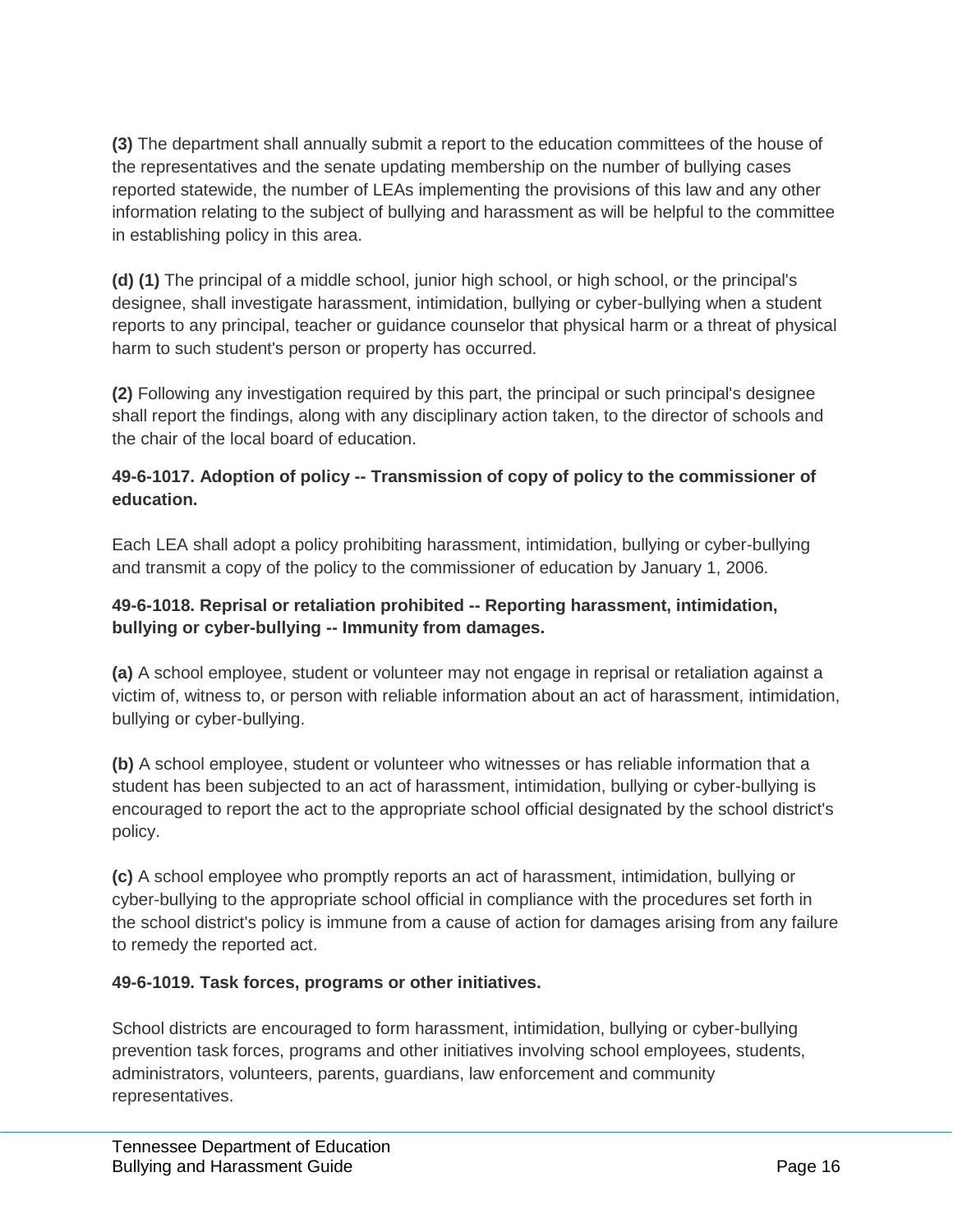#### **Bully and Harassment Policy and Procedure Check list**

#### Policies should include:

- A statement prohibiting harassment, intimidation, bullying or cyber-bullying.
- A definition of harassment, intimidation, bullying, or cyber-bullying.
- A description of the type of behavior expected from each student.
- A statement of consequences and appropriate remedial action for a person who commits an act of harassment, intimidation, bullying, or cyber-bullying.
- A procedure for reporting an act of harassment, intimidation, bullying, or cyber-bullying, including a provision that permits a person to report such acts anonymously. However, nothing may be construed to permit formal disciplinary action solely on the basis of an anonymous report.
- A procedure for a prompt investigation.
- A statement of the manner in which a LEA shall respond after an act has been reported, investigated, and confirmed.
- A statement of consequences and appropriate remedial action for a person found to have committed an act of harassment, intimidation, bullying, or cyber-bullying.
- A statement prohibiting reprisal or retaliation against any person who reports an act of harassment, intimidation, bullying, or cyber-bullying, and stating the consequences and appropriate remedial action for such actions.
- A statement of the consequences and appropriate remedial action for a person found to have falsely accused another of having committed an act of harassment, intimidation, bullying, or cyber-bullying.
- A statement of how the policy is to be publicized within the district, including a notice that the policy applies to behavior at school-sponsored activities.
- The identification by job title of school officials responsible for ensuring that the policy is implemented.
- A procedure for discouraging and reporting conduct aimed at defining a student in a sexual manner or conduct impugning the character of a student based on allegations of sexual promiscuity.

#### Action Checklist:

- At the beginning of each year, each LEA shall,
	- o Provide teachers and school counselors a copy of the policy along with information on the policy's implementation, bullying and prevention, and strategies to address bullying and harassment when it happens.
	- o Provide training to teachers and counselors regarding the policy and appropriate procedures relative to implementation of the policy,
	- o Make available to students and parents information relative to bullying prevention programs to promote awareness to the harmful effects of bullying and to permit discussions with respect to prevention policies and strategies.
- Beginning, August 1, 2013, and annually thereafter, prepare and provide to the department of education a report concerning
	- o The number of bullying cases brought to the attention of school officials during the preceding year; and
	- $\circ$  The manner in which they were resolved or the reason they are still pending.
- The principal, or principal's designee shall investigate harassment, intimidation, bullying, or cyber-bullying when a student reports to any principal, teacher, or guidance counselor that physical harm or a threat of physical harm to such student's person or property has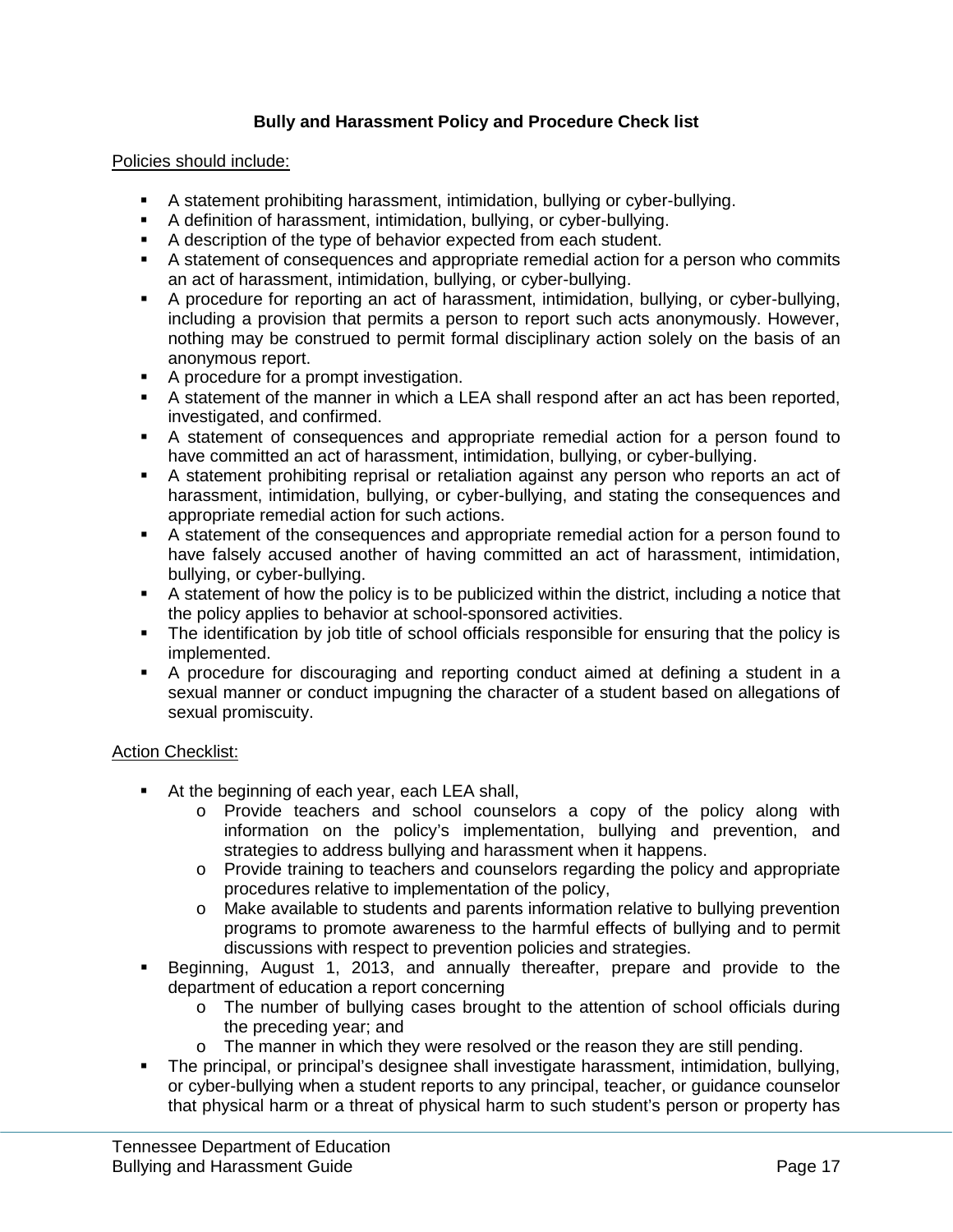occurred.

 Following any investigation, the principal or principal's designee shall report the findings, along with any disciplinary action taken, to the director of schools and the chair of the local board of education.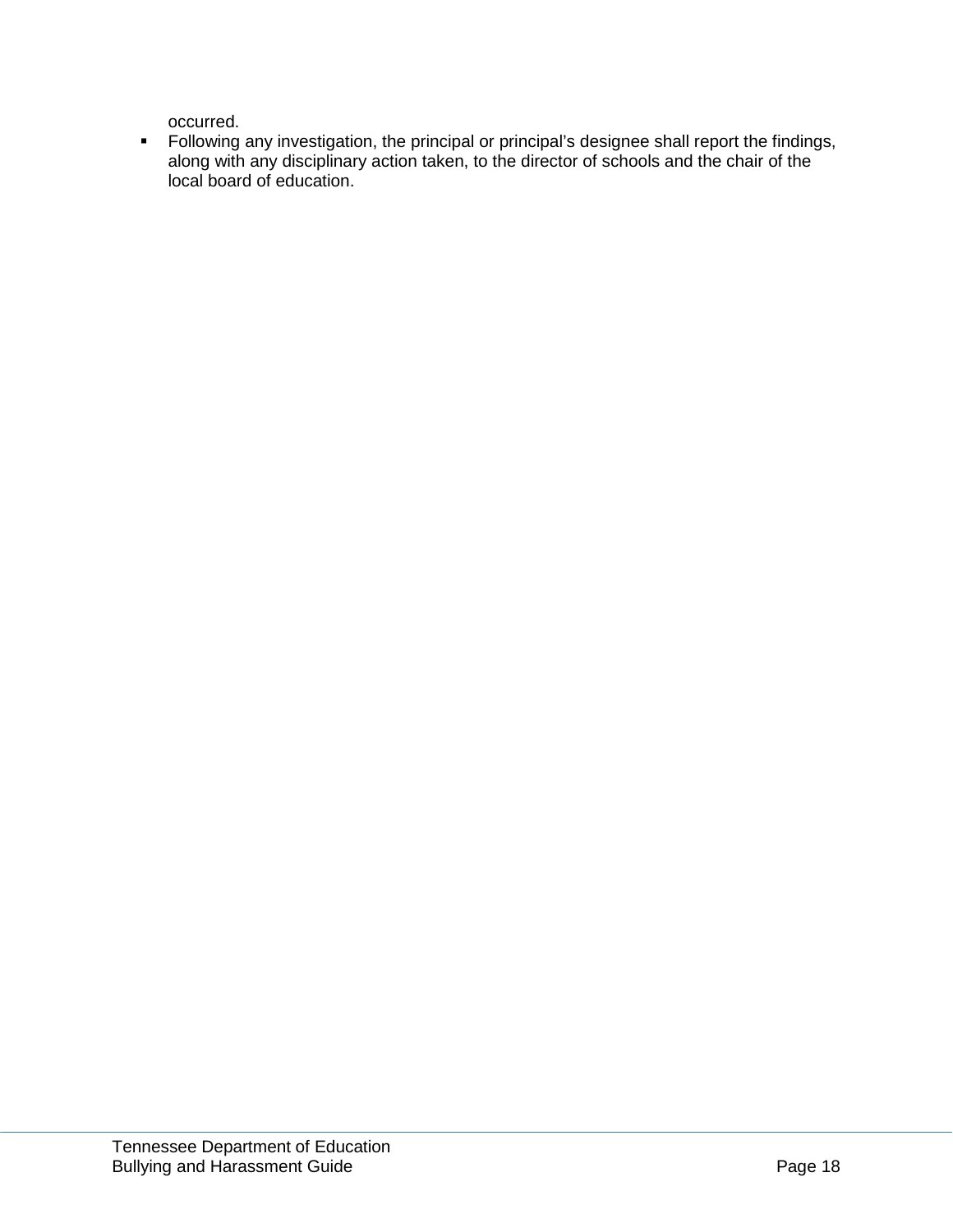#### **LEA Annual Bullying Report Form**

Pursuant to Tenn. Code Ann. § 49-6-1016(c)(2)(B), beginning August 1, 2013, and annually thereafter, each LEA will have to prepare and provide to the Tennessee Department of Education a report concerning the number of bullying cases and the manner in which they were resolved or still pending. For specific guidance on what constitutes bullying, please refer to Tenn. Code Ann. § 49-6-1015. This is only a sample document regarding the reporting requirement. The final report will be included in the annual civil rights compliance report.

| <b>District</b>                           |  |
|-------------------------------------------|--|
| Name/Title of person<br>completing report |  |
| <b>Contact Number</b>                     |  |
| Email                                     |  |

Please indicate the number of reported bullying cases within your LEA for the 2012-13 school year: Comes reported cases, how many indicated bullying occurred?

Were any of the cases based on the following protected classes?

| Race, Color, National Origin: $\Box$ Yes $\Box$ No. If yes, please indicate the number of |  |  |
|-------------------------------------------------------------------------------------------|--|--|
| reports:                                                                                  |  |  |

Sex (including but not limited to sexual harassment, gender-based discrimination, pregnancy discrimination, etc.):  $\Box$  Yes  $\Box$  No. If yes, please indicate the number of reports:

Disability:  $\Box$  Yes  $\Box$  No. If yes, please indicate the number of reports:  $\Box$ 

| Please indicate the number of bullying/harassment cases that involved the use of electronic |  |
|---------------------------------------------------------------------------------------------|--|
| technology: _________                                                                       |  |

Based on the bullying/harassment reports listed, how many are still pending?

For incidents that are still pending, please provide the reasons such incidents are still pending? Please include in your response, the school, type of bullying/harassment incident, and date reported.

How many bullying reports were resolved with suspension of 1 or more students? How many bullying reports were resolved with expulsion of 1 or more students? \_\_\_\_\_\_\_\_\_ How many bullying reports were resolved with parent conferences?

Are you training staff on bullying?  $\Box$  Yes  $\Box$  No

If so, what type of trainings did you provide and when did they occur during the 2012-2013 school year?

| Are you training students on bullying? $\Box$ Yes $\Box$ No                                |  |
|--------------------------------------------------------------------------------------------|--|
| If so, what type of trainings did you provide and when did they occur during the 2012-2013 |  |
| school year?                                                                               |  |

\_\_\_\_\_\_\_\_\_\_\_\_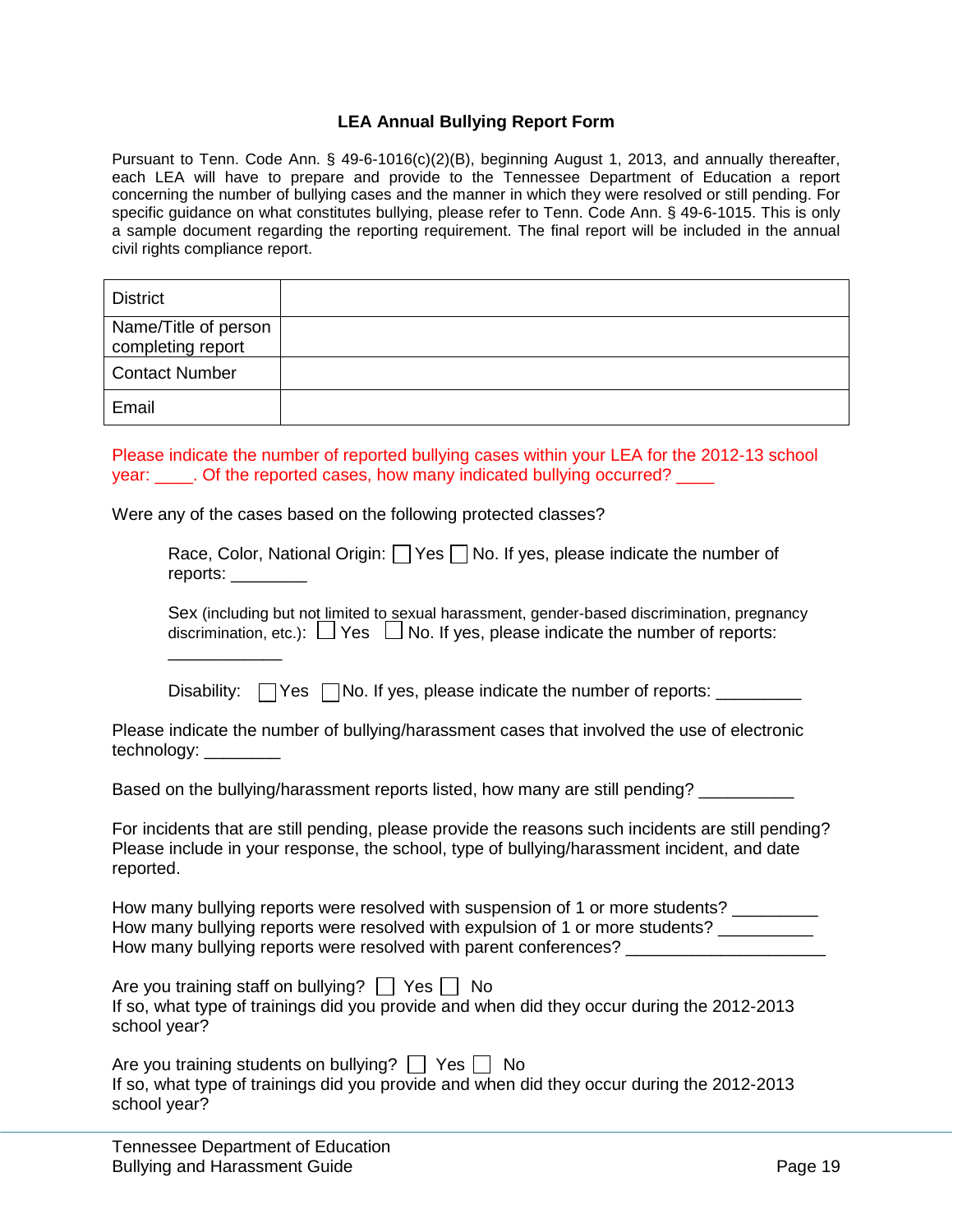#### **Resources for Bullying and Harassment Prevention**

U.S. Department of Health & Human Services - <http://www.stopbullying.gov/>

U.S. Department of Education Office for Civil Rights –

- Dear Colleague Letter (October 26, 2010) re: Bullying and Harassment <http://www2.ed.gov/about/offices/list/ocr/letters/colleague-201010.html>
- Sexual Harassment Resources <http://www2.ed.gov/about/offices/list/ocr/sexharassresources.html>
- Racial Harassment Resources <http://www2.ed.gov/about/offices/list/ocr/raceharassresources.html>

Tennessee Department of Education Bullying and Harassment[http://www.tn.gov/education/safe\\_schls/safety\\_cntr/bullying\\_schools.shtml](http://www.tn.gov/education/safe_schls/safety_cntr/bullying_schools.shtml)

Pacer Center's Kids Against Bullying - <http://www.pacerkidsagainstbullying.org/>

Operation Respect - <http://www.operationrespect.org/>

National Crime Prevention Council - [http://www.ncpc.org/newsroom/current-campaigns/bully](http://www.ncpc.org/newsroom/current-campaigns/bully-prevention/)[prevention/](http://www.ncpc.org/newsroom/current-campaigns/bully-prevention/)

Violence Prevention Works! Safer Schools, Safer Communities (Olweus) <http://www.violencepreventionworks.org/public/index.page>

Teaching Tolerance (A project of the Southern Poverty Law Center) - <http://www.tolerance.org/>

Safe and Supportive Schools, Training and Technical Assistance <http://safesupportiveschools.ed.gov/index.php?id=1480>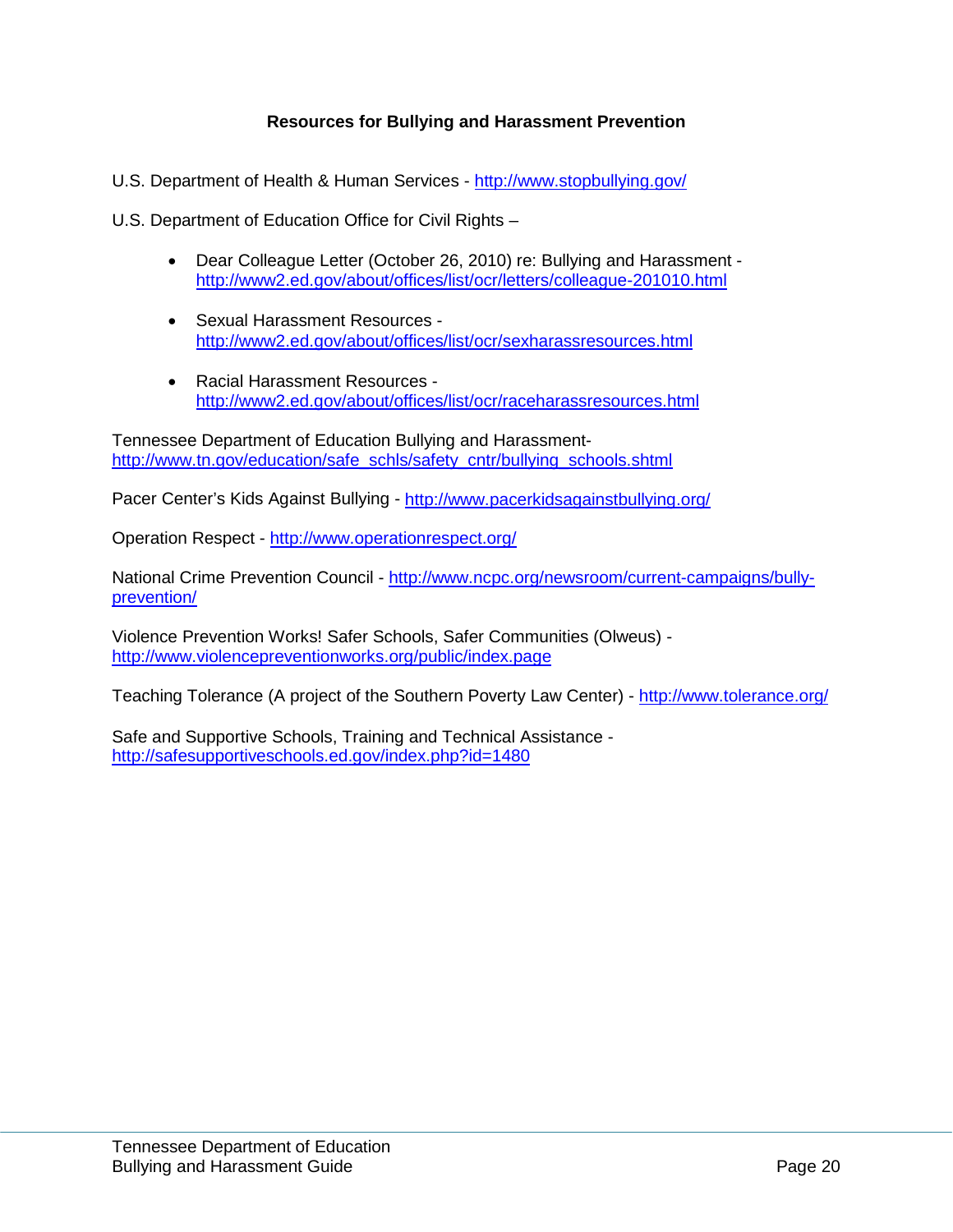#### **Sample Bullying and Harassment Policy**

#### *This policy is intended only to be a sample and does not represent legal advice. Local board attorneys should review all policies prior to adoption.*

#### General Statements and Definitions

The (LEA name) Board of Education has determined that a safe, civil, and supportive environment in school is necessary for students to learn and achieve high academic standards. In order to maintain that environment, the (LEA name) Board of Education prohibits acts of harassment, bullying, cyber-bullying, intimidation, or any other victimization of students, based on any actual or perceived traits or characteristics. To that end, the (LEA name) Board of Education has in place processes and procedures to address incidents of bullying and harassment.

This policy will be annually disseminated to all school staff, students, and parents and may be publicized in student handbooks and district/school web sites. This policy is in effect while students are on school property, at any school-sponsored activity, on school-provided equipment or transportation, or at any official school bus stop. If the act takes place off school property or outside of a school-sponsored activity, this policy is in effect if the conduct is directed specifically at a student or students and has the effect of creating a hostile educational environment or otherwise creating a substantial disruption to the education environment or learning process.

Pursuant to Tenn. Code Ann. § 49-6-1015, "Harassment, intimidation, or bullying" means an act that substantially interferes with a student's educational benefits, opportunities, or performance and the act has the effect of:

- Physically harming a student or damaging a student's property;
- Knowingly placing a student or students in reasonable fear of physical harm to the student or damage to the student's property;
- Causing emotional distress to a student or students; or
- Creating a hostile educational environment.

Tenn. Code Ann. § 49-6-15, defines "Cyber-bullying" as bullying undertaken through the use of electronic devices. Electronic devices include, but are not limited to, telephones, cellular phone or other wireless telecommunication devices, text messaging, emails, social networking sites, instant messaging, videos, web sites or fake profiles.

The U.S. Department of Education Office for Civil Rights further clarifies "harassment" as conduct that meets the following criteria:

• Unwelcome conduct based on a protected class (race, national, origin, color, gender, age, disability, religion) that is severe, pervasive, or persistent and creates a hostile environment.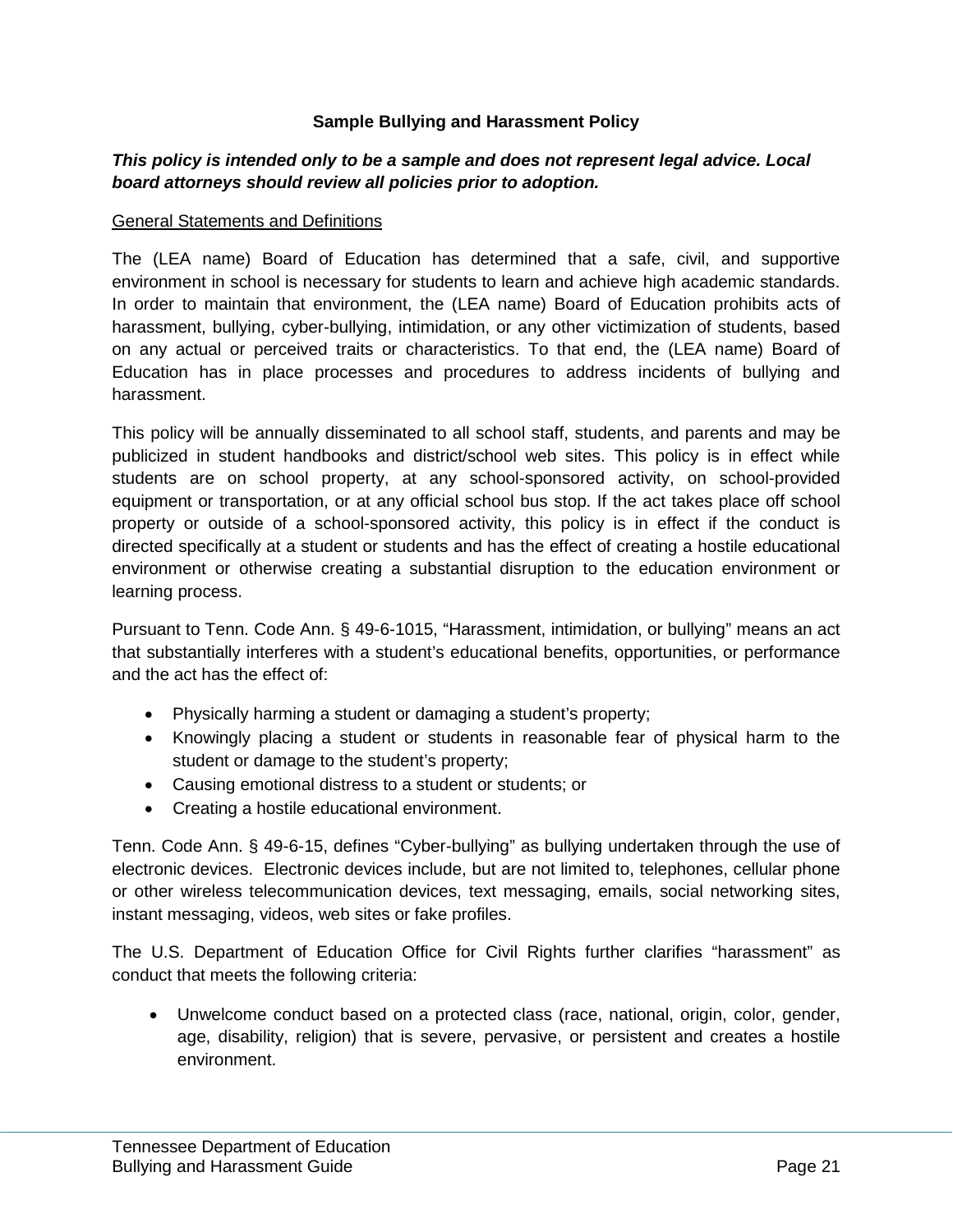• "Sexual Harassment" includes unwelcome conduct of a sexual nature, which can include unwelcome sexual advances, requests for sexual favors, or other verbal, nonverbal, or physical conduct of a sexual nature.

Other acts of violent behavior may include:

"Hazing" which involves any intentional or reckless act, on or off LEA property, by one student acting alone or with others that is directed against any other student, that endanger the mental or physical health or safety of that student or that induces or coerces a student to endanger that student's mental or physical health or safety. See Tenn. Code Ann. § 49-2-120.

"Hazing" does not include customary athletic events or similar contest or competitions and is limited to those actions taken and situations created in connection with initiation into or affiliation with any organization.

When looking at the totality of the circumstances, harassment, bullying, cyber-bullying, or any other disruptive or violent behavior includes conduct such as gestures, written, verbal, graphic, or written acts, including electronically transmitted acts, toward a student which is based on any actual or perceived trait or characteristic of the student and creates an educational environment that meets one or more of the following conditions:

- Places the student in reasonable fear or harm to the student's person or property;
- Has substantially detrimental effect on the student's physical or mental health;
- Has the effect of substantially interfering with the student's academic performance; or
- Has the effect of substantially interfering with the student's ability to participate in or benefit from the services, activities, or privileges provided by a school.

#### Reporting and Investigations

The (LEA name) Board of Education requires the principal and/or principal's designee, at each school to be responsible for investigating and resolving complaints alleging violations of this policy. The principal and/or principal's designee is responsible for determining whether an alleged act constitutes a violation of this policy. In doing so, the principal and/or principal's designee, shall conduct a prompt, thorough, and complete investigation of each alleged incident. Within the parameters of the federal Family Educational Rights and Privacy Act (FERPA) at 20 U.S.C. *§* 1232g*,* a written report on the investigation will be delivered to the parents of the complainant and accused students and to the Director of Schools.

All school employees are required to report alleged violations of this policy to the principal and/or principal's designee. All other members of the school community, including students, parents, volunteers, and visitors, are encouraged to report any act that may be a violation of this policy. Reports may be made anonymously; however, such complaints may affect the school's ability to issue formal disciplinary action.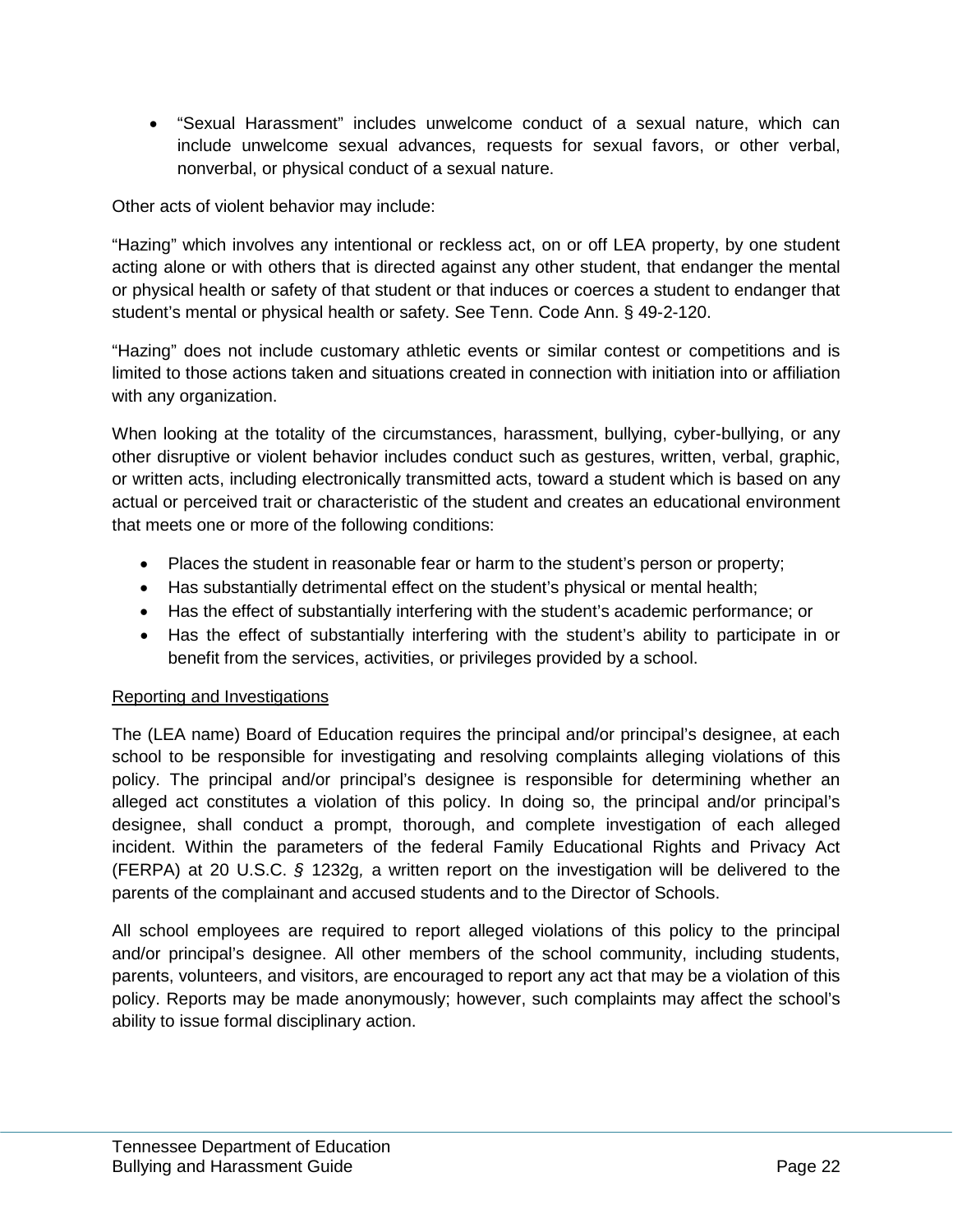#### LEA Prevention and Intervention Response

Consequences and appropriate remedial actions for anyone who commits one or more acts of harassment, bullying, or other acts of violent behavior may range from positive behavioral interventions up to and including suspension or expulsion, as set forth in the Board of Education's approved code of conduct.

School administrators shall consider the nature and circumstances of the incident, the age and maturity of the student, the degree of harm, previous incidences or patterns of behavior, or any other factors, as appropriate to properly respond to each situation. Consequences for a student who commits an act of harassment, bullying, or other act of violent behavior shall be unique to the individual incident and will vary in method and severity according to the nature of the behavior, the developmental age of the student, and the student's history of problem behaviors and performance, and must be consistent with the Board of Education's approved code of student conduct.

Remedial measures shall be designed to:

- Correct the problem behavior;
- Prevent other occurrences of the behavior; and
- Protect the complainant of the act.

Effective discipline should employ a school-wide approach to adopt a procedure of handling harassment or bullying offenses and the associated consequences. This procedure should reflect appropriate potential consequences in accordance with discipline policies. The Director of Schools shall be responsible for the development and enforcement of this requirement.

#### Reprisal, Retaliation, and False Accusations

The (LEA name) Board of Education prohibits reprisal or retaliation against any person who reports or assists in any investigation of an act alleged in this policy. The consequences of appropriate remedial action for a person who engages in reprisal or retaliation shall be determined by the administrator after consideration of the nature, severity, and circumstances of the act.

The (LEA name) Board of Education prohibits any person from falsely accusing another of having committed an act of harassment or bullying as means of reprisal or retaliation or of harassment or bullying. The consequences and appropriate remedial action for a person found to have falsely accused another as a means of reprisal or retaliation or harassment or bullying may range from positive behavioral interventions up to and including suspension and expulsion.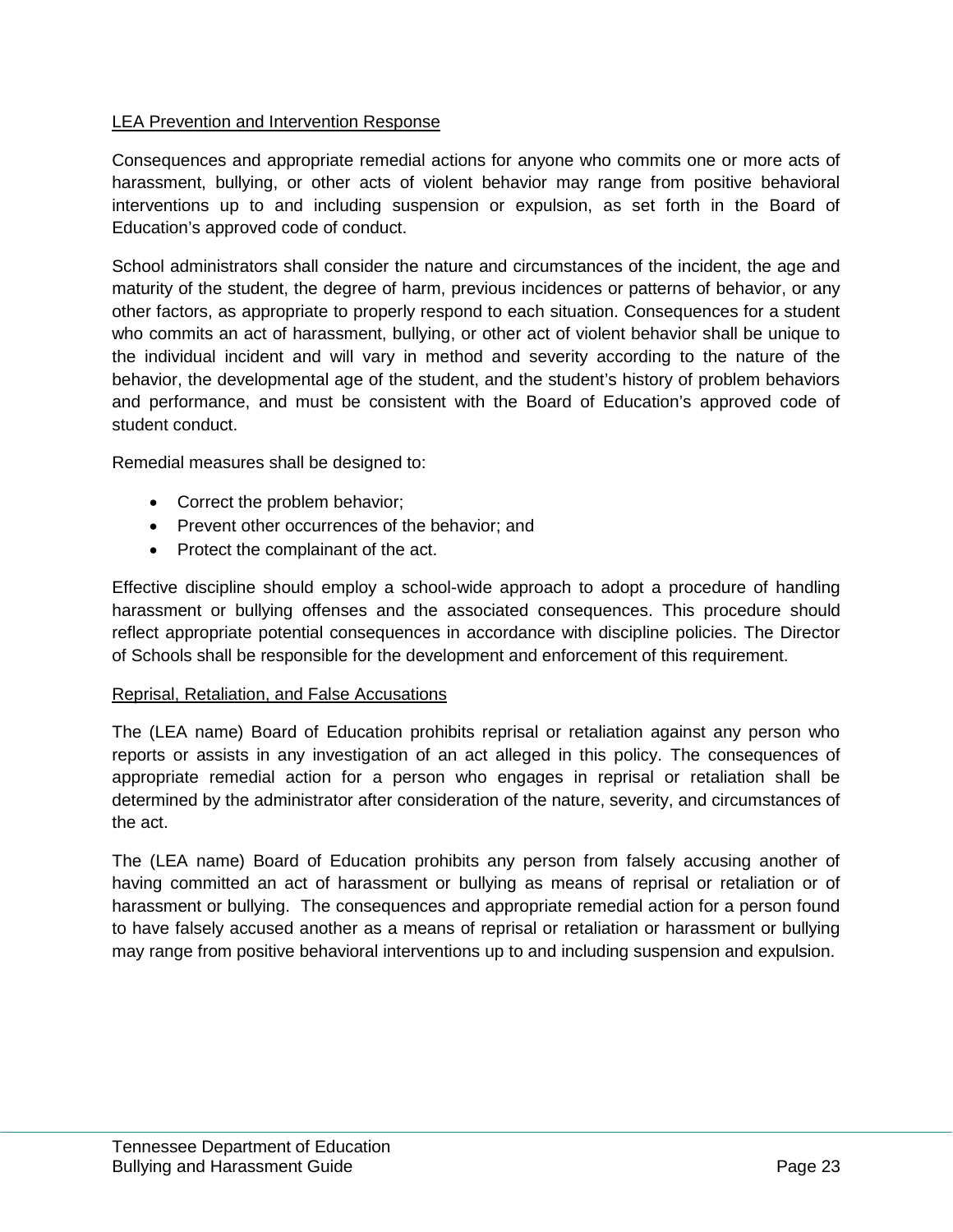### **Sample Complaint Form**

| 1. Complainant information                                                                           |  |
|------------------------------------------------------------------------------------------------------|--|
|                                                                                                      |  |
|                                                                                                      |  |
| Grade ___________________<br>Sex ________________                                                    |  |
|                                                                                                      |  |
| 2. Name of person(s) involved in the incident against you;                                           |  |
|                                                                                                      |  |
|                                                                                                      |  |
|                                                                                                      |  |
|                                                                                                      |  |
|                                                                                                      |  |
|                                                                                                      |  |
| 4. Describe the incident (attach additional pages if necessary): ___________________________________ |  |
|                                                                                                      |  |
|                                                                                                      |  |
|                                                                                                      |  |
| ,我们也不能在这里的人,我们也不能在这里的人,我们也不能在这里的人,我们也不能在这里的人,我们也不能在这里的人,我们也不能在这里的人,我们也不能在这里的人,我们也                    |  |
|                                                                                                      |  |
|                                                                                                      |  |
|                                                                                                      |  |
|                                                                                                      |  |
|                                                                                                      |  |
|                                                                                                      |  |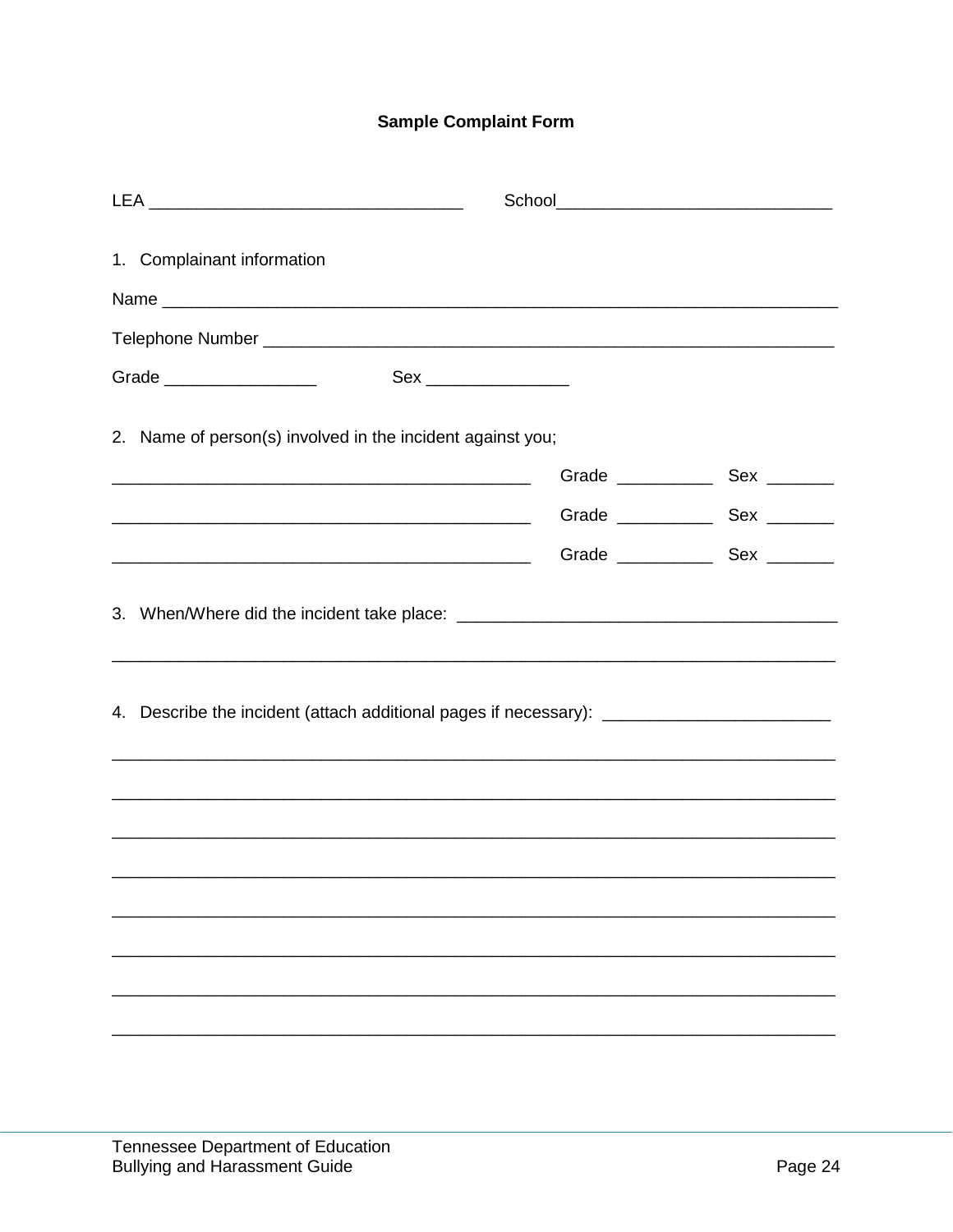#### **Sample Complaint Form**

\_\_\_\_\_\_\_\_\_\_\_\_\_\_\_\_\_\_\_\_\_\_\_\_\_\_\_\_\_\_\_\_\_\_\_\_\_\_\_\_\_\_\_\_ Grade \_\_\_\_\_\_\_\_\_\_ Sex \_\_\_\_\_\_\_

6. What outcome would you like to see as a result of this complaint? \_\_\_\_\_\_\_\_\_\_\_\_\_

\_\_\_\_\_\_\_\_\_\_\_\_\_\_\_\_\_\_\_\_\_\_\_\_\_\_\_\_\_\_\_\_\_\_\_\_\_\_\_\_\_\_\_\_\_\_\_\_\_\_\_\_\_\_\_\_\_\_\_\_\_\_\_\_\_\_\_\_\_\_\_\_\_\_\_\_

\_\_\_\_\_\_\_\_\_\_\_\_\_\_\_\_\_\_\_\_\_\_\_\_\_\_\_\_\_\_\_\_\_\_\_\_\_\_\_\_\_\_\_\_\_\_\_\_\_\_\_\_\_\_\_\_\_\_\_\_\_\_\_\_\_\_\_\_\_\_\_\_\_\_\_\_

\_\_\_\_\_\_\_\_\_\_\_\_\_\_\_\_\_\_\_\_\_\_\_\_\_\_\_\_\_\_\_\_\_\_\_\_\_\_\_\_\_\_\_\_\_\_\_\_\_\_\_\_\_\_\_\_\_\_\_\_\_\_\_\_\_\_\_\_\_\_\_\_\_\_\_\_

\_\_\_\_\_\_\_\_\_\_\_\_\_\_\_\_\_\_\_\_\_\_\_\_\_\_\_\_\_\_\_\_\_\_\_\_\_\_\_\_\_\_\_\_\_\_\_\_\_\_\_\_\_\_\_\_\_\_\_\_\_\_\_\_\_\_\_\_\_\_\_\_\_\_\_\_

\_\_\_\_\_\_\_\_\_\_\_\_\_\_\_\_\_\_\_\_\_\_\_\_\_\_\_\_\_\_\_\_\_\_\_\_\_\_\_\_\_\_\_\_ Grade \_\_\_\_\_\_\_\_\_\_ Sex \_\_\_\_\_\_\_

\_\_\_\_\_\_\_\_\_\_\_\_\_\_\_\_\_\_\_\_\_\_\_\_\_\_\_\_\_\_\_\_\_\_\_\_\_\_\_\_\_\_\_\_ Grade \_\_\_\_\_\_\_\_\_\_ Sex \_\_\_\_\_\_\_

5. List all witnesses with knowledge of the incident:

| I agree that all information on this form is accurate and true to the best of my knowledge. |         |
|---------------------------------------------------------------------------------------------|---------|
| Signature of Complainant                                                                    | Date    |
| Person receiving Complaint Form:                                                            |         |
|                                                                                             | Date    |
| ** Be sure to attach any supporting documentation/evidence**                                |         |
| Tennessee Department of Education<br><b>Bullying and Harassment Guide</b>                   | Page 25 |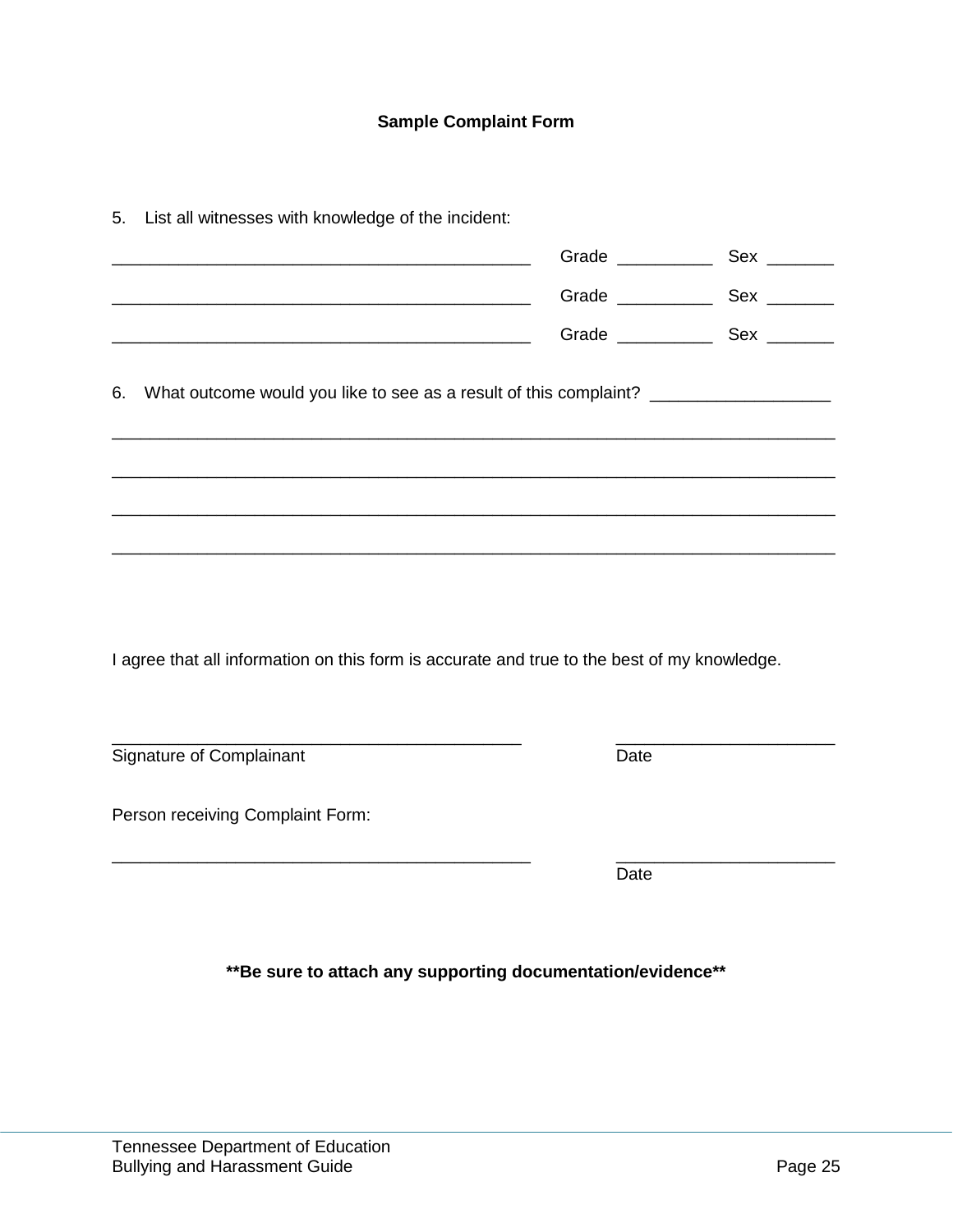#### **Sample Bullying/Harassment Report Form**

This form is used to identify a possible incident of bullying or harassment. The staff person who observes the conduct or receives the complaint should complete this form, not the complaining student or staff. Copies of this form should be forwarded to the Central Office complaint manager for follow up.

| Date of report: | Date and Time of Incident:<br><u> </u>                                                                                                                                                                                                                                                                                                                                                                                                                                 |
|-----------------|------------------------------------------------------------------------------------------------------------------------------------------------------------------------------------------------------------------------------------------------------------------------------------------------------------------------------------------------------------------------------------------------------------------------------------------------------------------------|
| School:         | I FA·                                                                                                                                                                                                                                                                                                                                                                                                                                                                  |
| Teacher/Staff:  | Position:                                                                                                                                                                                                                                                                                                                                                                                                                                                              |
| <b>ALC</b>      | <u>in the second second and the second second second and second second second second second second second second second second second second second second second second second second second second second second second second</u><br>and the contract of the contract of the contract of the contract of the contract of the contract of the contract of the contract of the contract of the contract of the contract of the contract of the contract of the contra |

| Name(s) of targets(s): | Name(s) of accused student(s) : | Name(s) of witnesses/bystanders: |
|------------------------|---------------------------------|----------------------------------|
|                        |                                 |                                  |
|                        |                                 |                                  |
|                        |                                 |                                  |
|                        |                                 |                                  |

| <b>Information about the Target:</b> |      |        |                     |                           |          |                    |       |
|--------------------------------------|------|--------|---------------------|---------------------------|----------|--------------------|-------|
| Grade                                |      | Gender | Race                |                           |          |                    |       |
|                                      | Male | Female | African<br>American | Asian/Pacific<br>Islander | Hispanic | Native<br>American | White |

| <b>Information about the Accused Student:</b> |      |        |                     |                           |          |                           |       |
|-----------------------------------------------|------|--------|---------------------|---------------------------|----------|---------------------------|-------|
| Grade                                         |      | Gender | Race                |                           |          |                           |       |
|                                               | Male | Female | African<br>American | Asian/Pacific<br>Islander | Hispanic | <b>Native</b><br>American | White |

| <b>Check the Behaviors that Apply:</b>      |                                                                            |                                                          |                                          |  |  |  |  |
|---------------------------------------------|----------------------------------------------------------------------------|----------------------------------------------------------|------------------------------------------|--|--|--|--|
|                                             | Verbal: involves saying or writing mean things.                            |                                                          |                                          |  |  |  |  |
| Teasing                                     | Name-calling                                                               | Taunting                                                 | Threatening to harm                      |  |  |  |  |
| Defacing or                                 | Insulting/degrading                                                        | Cyber-bullying                                           | Other:                                   |  |  |  |  |
| falsifying<br>schoolwork                    | graffiti                                                                   |                                                          |                                          |  |  |  |  |
|                                             | Social/Relational: involves hurting someone's reputation or relationships. |                                                          |                                          |  |  |  |  |
| Leaving<br>someone out on<br>purpose        | Telling others not to<br>be friends with<br>someone                        | Spreading rumors<br>about someone                        | <b>Embarrassing someone</b><br>in public |  |  |  |  |
| Threatening<br>another to secure<br>silence | Ignoring someone to<br>punish or coerce                                    | Playing mean<br>tricks                                   | Other:                                   |  |  |  |  |
|                                             | Physical: involves hurting someone or harming their possessions.           |                                                          |                                          |  |  |  |  |
| Starting a fight                            | Cornering or<br>blocking movement                                          | Pushing/Shoving                                          | Pinching                                 |  |  |  |  |
| Scratching                                  | Hair pulling                                                               | Spitting                                                 | Slapping                                 |  |  |  |  |
| Kicking                                     | <b>Tripping</b>                                                            | <b>Biting</b>                                            | Hitting                                  |  |  |  |  |
| Destroying or<br>defacing property          | Theft                                                                      | Assault                                                  | Assault with a weapon                    |  |  |  |  |
| Sexual Assault                              | Rape                                                                       | Using negative<br>body language or<br>facial expressions | Other:                                   |  |  |  |  |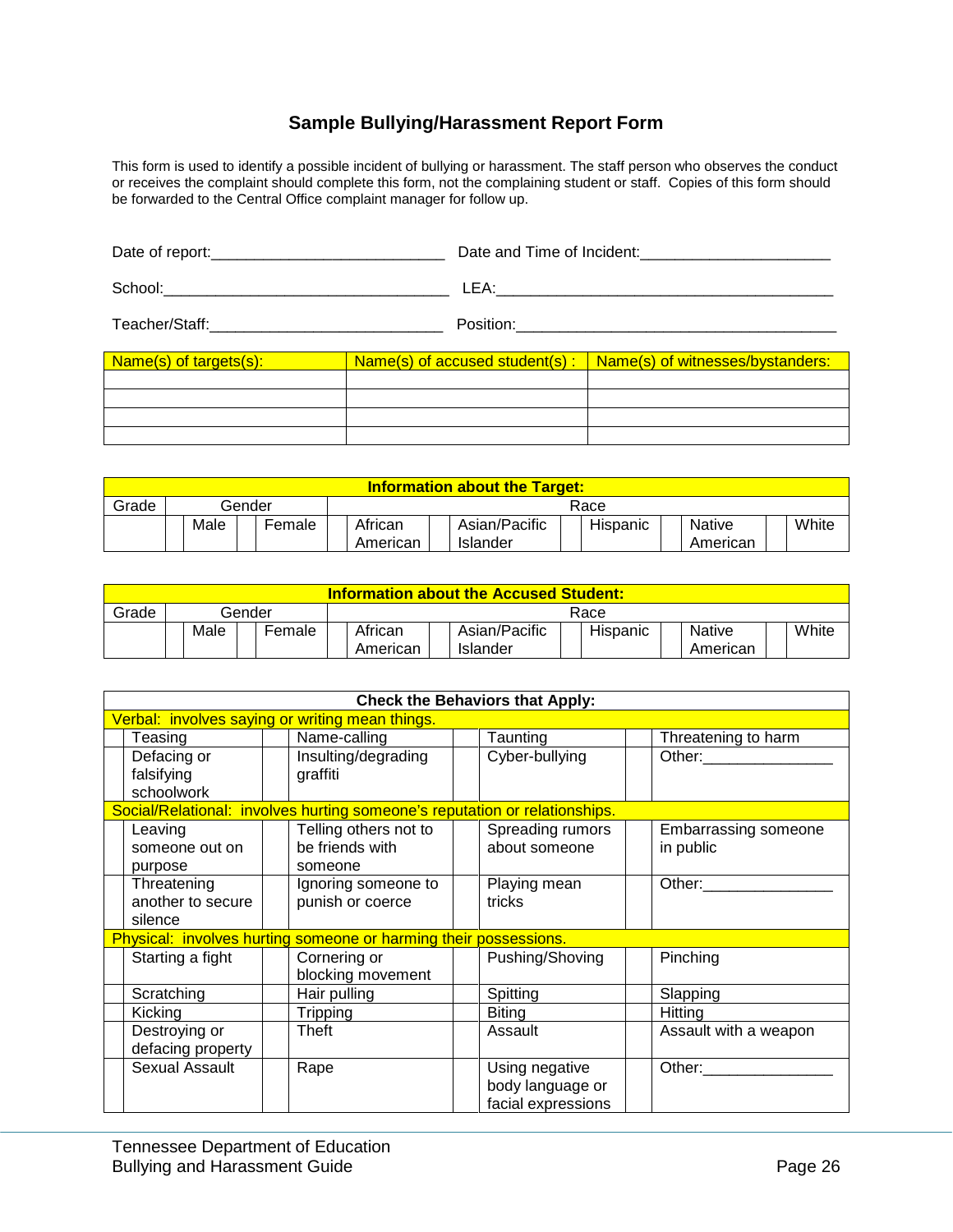| Where did the incident occur? (check all that apply) |                 |                |                 |                         |  |  |  |
|------------------------------------------------------|-----------------|----------------|-----------------|-------------------------|--|--|--|
|                                                      | <b>Bathroom</b> | Hallway        | In class with   | In class without        |  |  |  |
|                                                      |                 |                | Teacher         | Teacher                 |  |  |  |
|                                                      | Cafeteria       | To/From School | <b>Bus Stop</b> | <b>Bus</b>              |  |  |  |
|                                                      | Playground      | Auditorium     | Gymnasium       | <b>School Sponsored</b> |  |  |  |
|                                                      |                 |                |                 | Event Area              |  |  |  |
|                                                      | Other:          |                |                 |                         |  |  |  |

\_\_\_\_\_\_\_\_\_\_\_\_\_\_\_\_\_\_\_\_\_\_\_\_\_\_\_\_\_\_\_\_\_\_\_\_\_\_\_\_\_\_\_\_\_\_\_\_\_\_\_\_\_\_\_\_\_\_\_\_\_\_\_\_\_\_\_\_\_\_\_\_\_\_\_\_

Principal of School Investigating this Report:

Date and Time of Investigation:\_\_\_\_\_\_\_\_\_\_\_\_\_\_\_\_\_\_\_\_\_\_\_\_\_\_\_\_\_\_\_\_

| <b>Students, Teachers, Staff Interviewed:</b> |                    |                       |  |  |  |
|-----------------------------------------------|--------------------|-----------------------|--|--|--|
| Name(s) of targets(s):                        | Name(s) of accused | Name(s) of            |  |  |  |
|                                               | student(s):        | witnesses/bystanders: |  |  |  |
|                                               |                    |                       |  |  |  |
|                                               |                    |                       |  |  |  |
|                                               |                    |                       |  |  |  |
|                                               |                    |                       |  |  |  |

| <b>Findings of Investigation:</b> |  |  |  |
|-----------------------------------|--|--|--|
|                                   |  |  |  |
|                                   |  |  |  |
|                                   |  |  |  |
|                                   |  |  |  |
|                                   |  |  |  |
|                                   |  |  |  |
|                                   |  |  |  |
|                                   |  |  |  |
|                                   |  |  |  |
|                                   |  |  |  |
|                                   |  |  |  |
|                                   |  |  |  |
|                                   |  |  |  |
|                                   |  |  |  |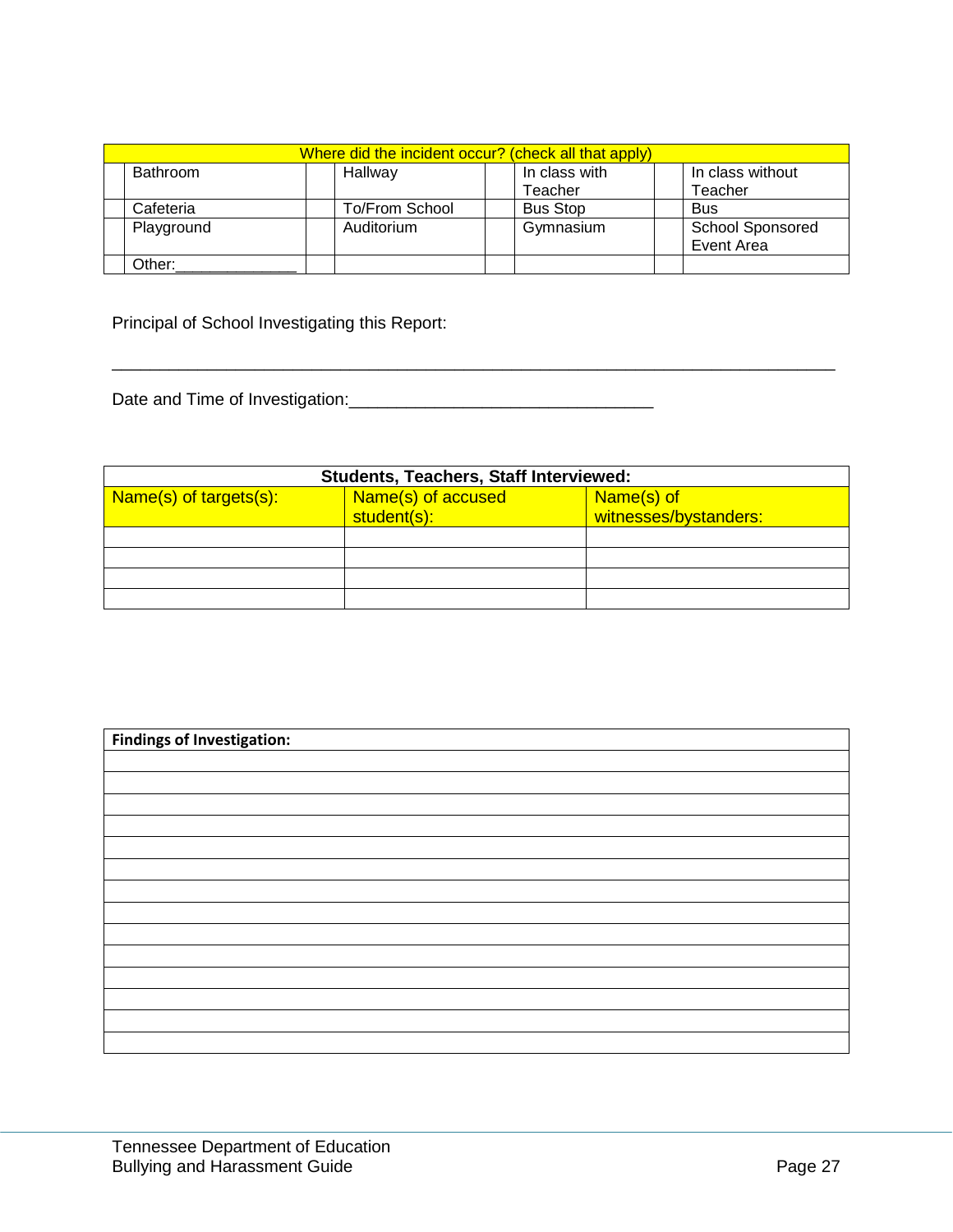| <b>Description of Resolution:</b>                                                |  |  |  |  |  |
|----------------------------------------------------------------------------------|--|--|--|--|--|
|                                                                                  |  |  |  |  |  |
|                                                                                  |  |  |  |  |  |
|                                                                                  |  |  |  |  |  |
|                                                                                  |  |  |  |  |  |
|                                                                                  |  |  |  |  |  |
|                                                                                  |  |  |  |  |  |
|                                                                                  |  |  |  |  |  |
|                                                                                  |  |  |  |  |  |
|                                                                                  |  |  |  |  |  |
|                                                                                  |  |  |  |  |  |
| ,我们也不会有什么。""我们的人,我们也不会有什么?""我们的人,我们也不会有什么?""我们的人,我们也不会有什么?""我们的人,我们也不会有什么?""我们的人 |  |  |  |  |  |
|                                                                                  |  |  |  |  |  |
|                                                                                  |  |  |  |  |  |
| Repeat Offender? Yes□ No □ Parent Contacted? Yes□<br>$No$ $\Box$                 |  |  |  |  |  |
| Referral to Guidance Counselor? $\Box$ Yes $\Box$ No                             |  |  |  |  |  |
|                                                                                  |  |  |  |  |  |
|                                                                                  |  |  |  |  |  |
|                                                                                  |  |  |  |  |  |
| Complaint Manager:<br><u>Complaint Manager:</u>                                  |  |  |  |  |  |
| <b>Resolution Approved?</b><br>Yes  <br>No <sub>1</sub>                          |  |  |  |  |  |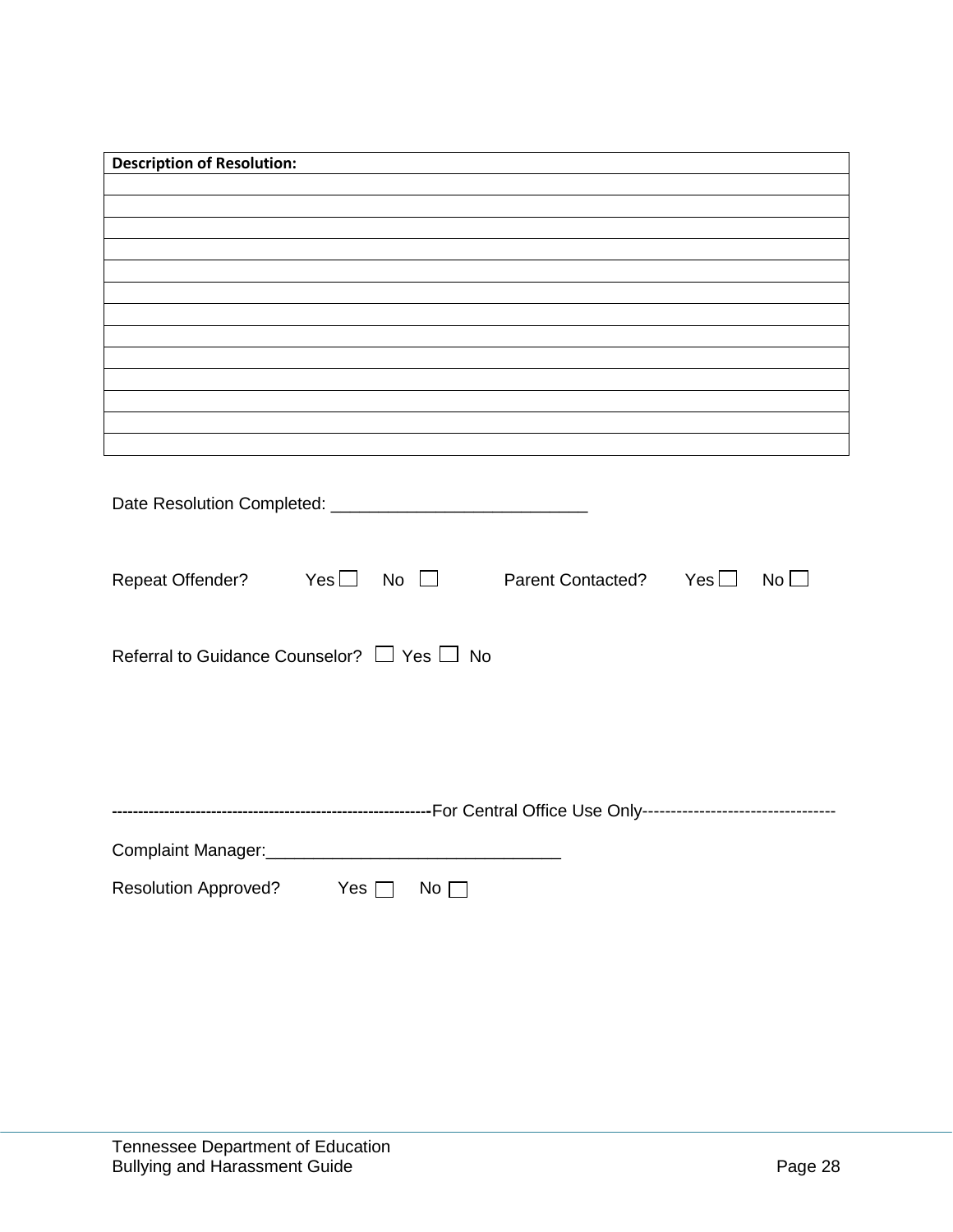#### **Sample Investigation Checklist**

#### **This sample investigation checklist is not intended to be specific legal advice. Please contact your local board attorney regarding specific advice for handling investigations.**

Preliminary Matters

- **There are no "informal" complaints. All complaints should be investigated.**
- Take the complaint seriously.
- Remain neutral.
- Use two investigators if possible.
- **Consult with board attorney, if necessary.**
- Review relevant policies and procedures.
- **Draft an investigation plan.**
- Keep thorough notes of the interview and course of the investigation.
- **Handle immediately and appropriately.**
- Conduct interviews separately and privately.
- **Discuss complaint and investigation only with those on a "need to know" basis and** remind those who need to know that they, too, must use discretion in further discussion of the complaint.

Interview the Complainant

- **Explain the district's investigation procedures and policy.**
- Give complainant a copy of your LEA's policy/grievance procedure.
- **Explain the problems with anonymity, if applicable.**
- Inform the complainant that you will be taking notes.
- Make sure your notes contact the date, time, and place of the interview, as well as persons present.
- **Inform complainant about retaliation and how to report it.**
- Find out what happened: GET SPECIFICS.
- Find out names of witnesses, if any.
- Ask complainant if s/he knows of anyone else who has been subjected to same conduct by the accused.
- Ask the complainant what affect the conduct had on him/her.
- Ask the complainant what outcome s/he is seeking, but remind him/her you cannot promise a particular outcome.
- **Request that complainant refrain from discussing the matter with anyone.**
- **D**btain any document or evidence that complainant may have.
- Request that complainant contact you if s/he has any additional questions or concerns.

Interview the Accused

- Inform the accused of the allegations.
- Explain the purpose of the interview, but state that no decision has been made on the truthfulness of the allegations.
- **Explain the LEA's investigation procedures and policy.**
- Give accused a copy of your LEA's policy/grievance procedure.
- Inform the accused that you will be taking notes.
- Make sure your notes contact the date, time, and place of the interview, as well as persons present.
- Inform the accused that retaliation will not be tolerated and could be the basis for disciplinary action.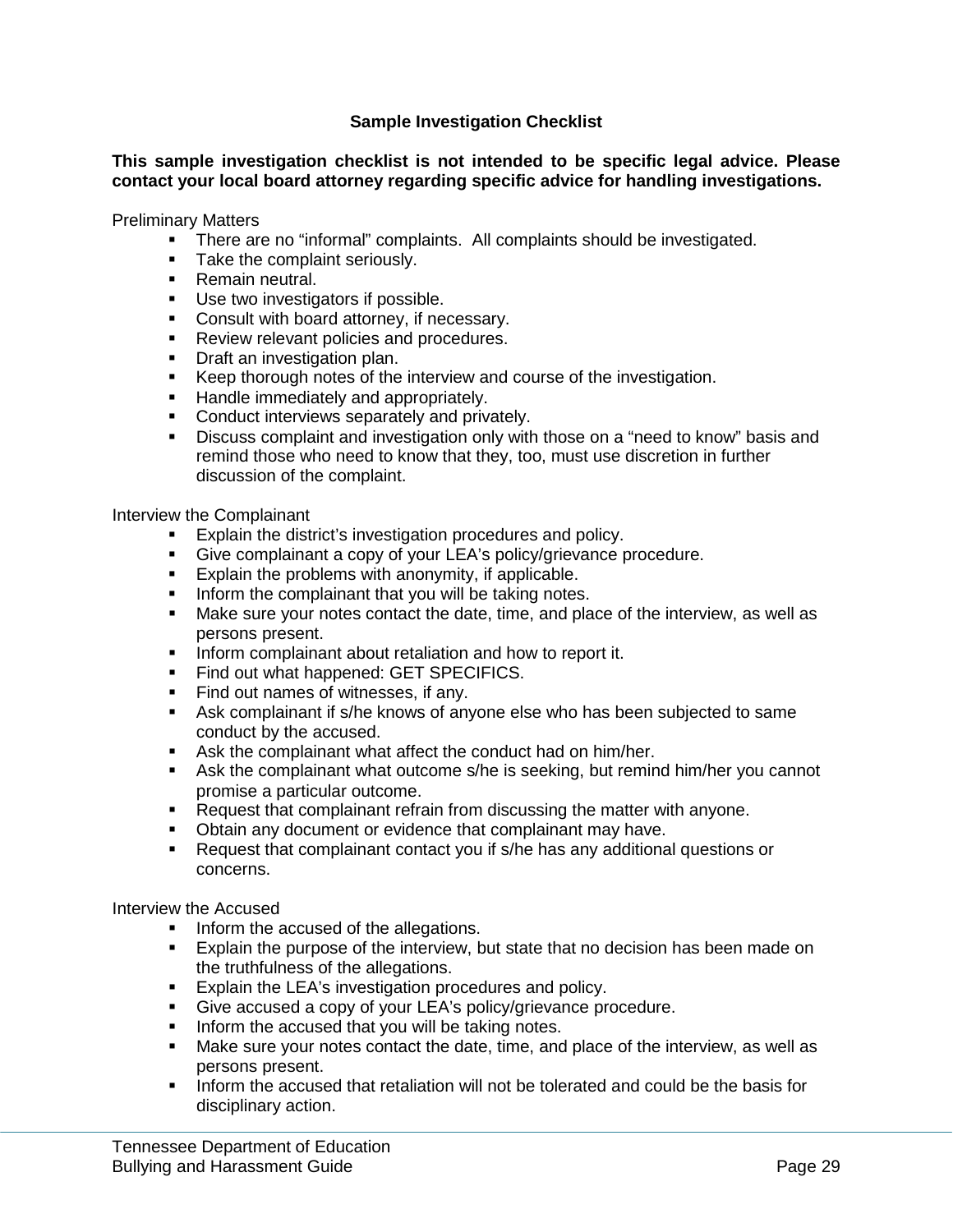- Find out what happened: GET SPECIFIC RESPONSES TO SPECIFIC ALLEGATIONS.
- Find out names of witnesses, if any.
- Request that accused refrain from discussing the matter with anyone.
- Obtain any document or evidence the accused may have.
- Request that accused contact you if s/he has any additional questions or concerns.

Interview Witnesses

- Explain that a complaint has been received and that s/he has been identified as a potential witness.
- **Inform the witness that you will be taking notes.**
- Make sure your notes contact the date, time, and place of the interview, as well as persons present.
- **Inform the witness about retaliation and how to report it. Also inform witness that** retaliation will not be tolerated and could be the basis for disciplinary action.
- **Find out what s/he knows: GET SPECIFICS.**
- **Distinguish between firsthand and secondhand information/knowledge.**
- Request that the witness refrain from discussing the investigation with anyone else.
- Collect any relevant documents/evidence from the witness.

The Investigative Memorandum

- Before drafting a memorandum, review all notes, documents and other evidence.
- Analyze the information for corroboration, contradiction and credibility.
- Draft a thorough, impartial report. Describe the facts objectively and chronologically.
- **Describe when first learned of the complaint.**
- **If** Identify the source of the facts.
- For all witnesses, distinguish between firsthand knowledge and rumor.
- **If based on local policy, draw conclusions and make a recommendation.**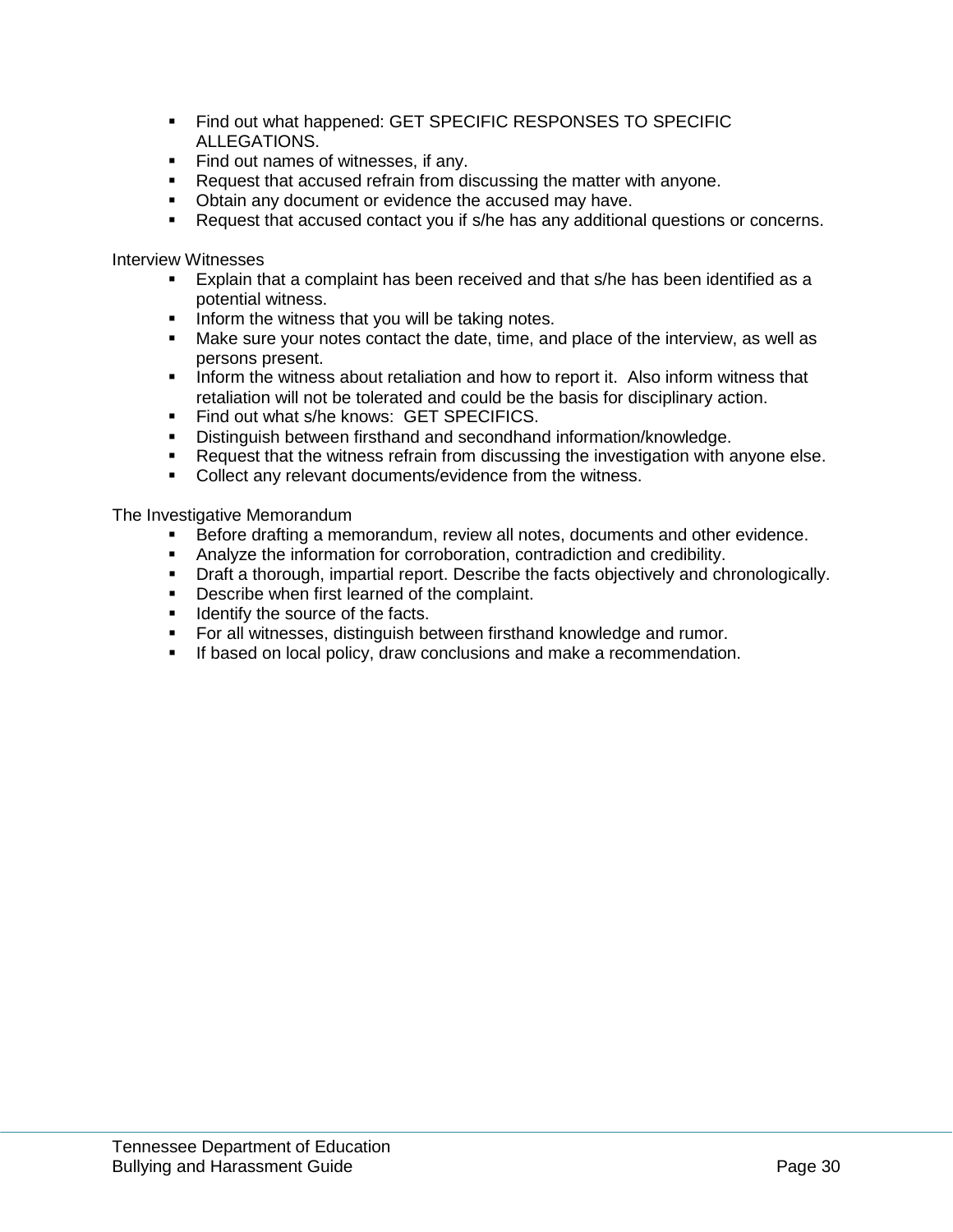#### **Sample Format for Investigative Findings Report**

- 1. Description of complaint
	- General nature of events giving rise to complaint. Include dates of alleged incidents.
	- Date complaint received, date investigation began, and if applicable, reason for any delay.
	- **Person(s) involved in conducting investigation.**
- 2. Statements and evidence gathered in the investigation
	- **Complainant** 
		- o Specific allegation(s).
		- o Witnesses named by complainant.
		- o Resolution desired by complainant.
	- **Person(s) accused of inappropriate behavior. If more than one, list each separately.** 
		- o Specific responses to each allegation.
		- o Witnesses named by accused.
	- **Witnesses interviewed. If more than one, list each separately.** 
		- o Evidence about specific allegations (note firsthand v. secondhand knowledge)
		- o Additional witnesses, if any.
- 3. Summary of Evidence
	- **Corroboration of specific allegations**
	- **Non-corroboration of specific allegations**
	- **•** Other pertinent information
- 4. Recommendations
	- Safety, intervention, or behavior plan
	- Also, note whether additional training is necessary
- 5. Conclusions concerning violations of any policy.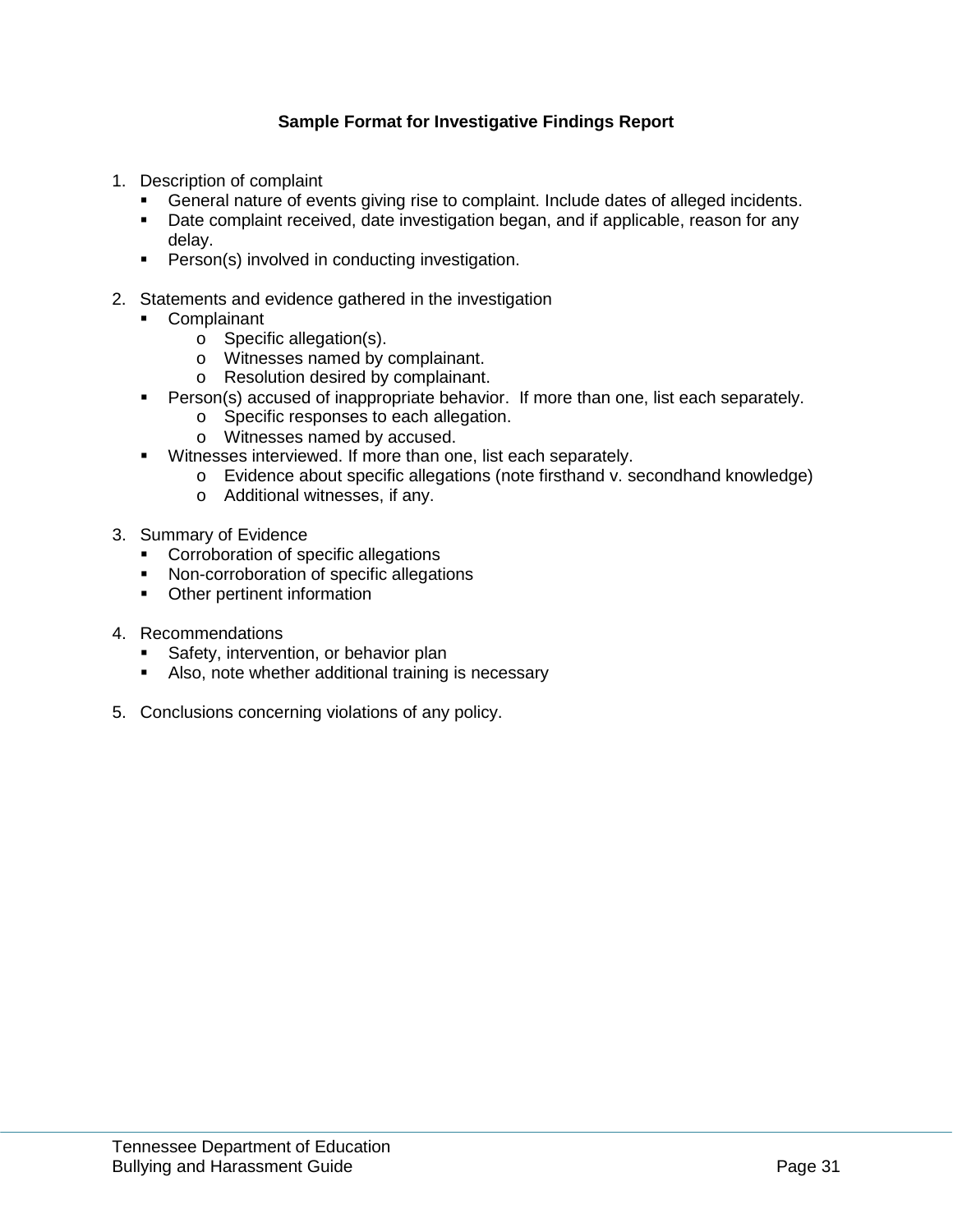#### **Sample Findings Letter to Parents**

(date)

Dear (parent):

On (date complaint received) the (LEA/school) received notification of (describe allegations). An investigation was initiated and has since been concluded.

Based on the investigation of the matter, the (LEA/school) found (provide investigative findings [remember FERPA]). (For accused, please include any disciplinary action).

Please remember that (LEA/school) will not tolerate any form of retaliation against anyone who has participated in the investigation. Any allegations of retaliation should be reported to (name, contact information).

If you have further questions or concerns, please do not hesitate to contact me.

Sincerely,

(sign)